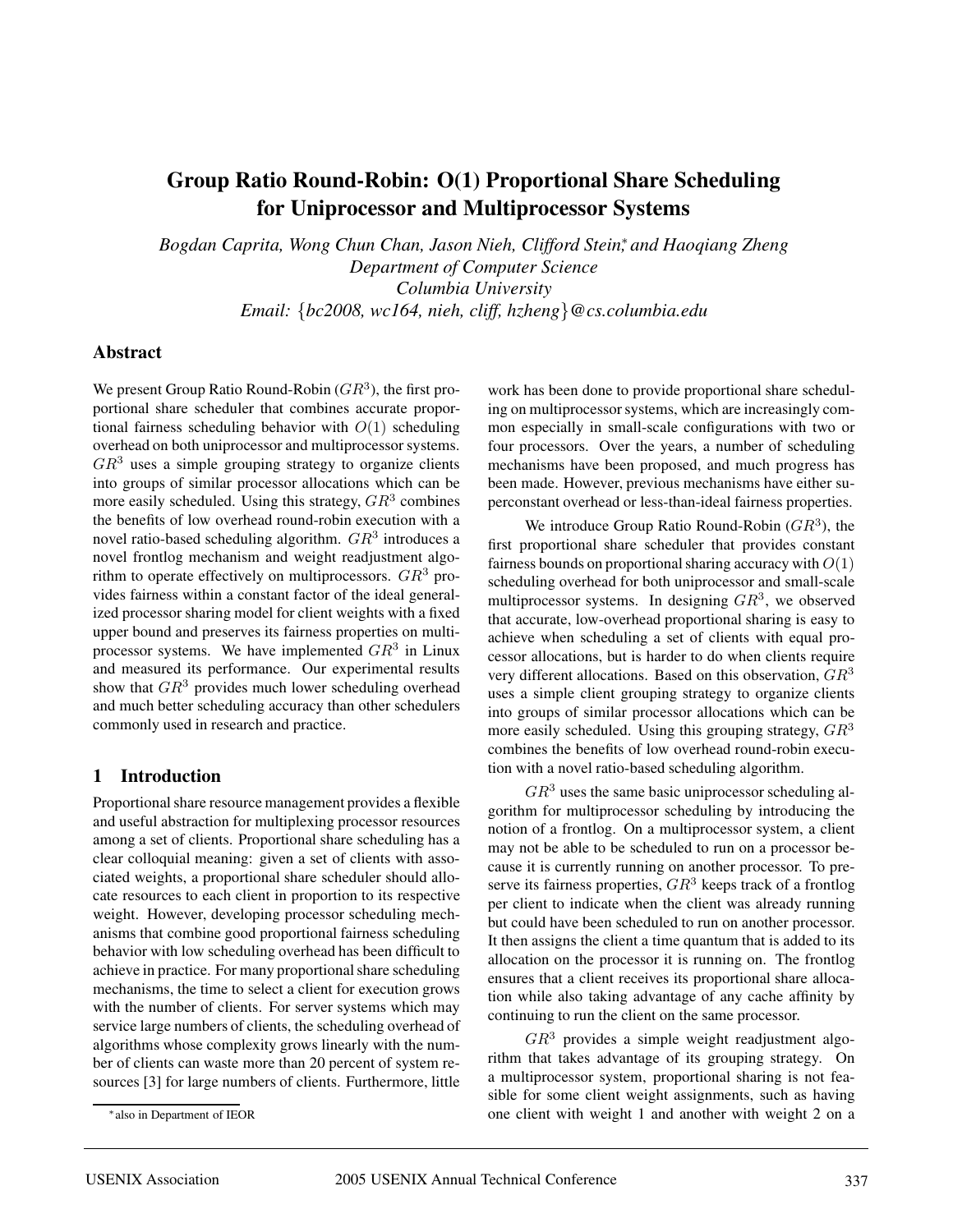two-processor system. By organizing clients with similar weights into groups,  $GR^3$  adjusts for infeasible weight assignments without the need to order clients, resulting in lower scheduling complexity than previous approaches [7].

We have analyzed  $GR^3$  and show that with only  $O(1)$ overhead,  $GR^3$  provides fairness within  $O(q^2)$  of the ideal Generalized Processor Sharing (GPS) model [16], where q, the number of groups, grows at worst logarithmically with the largest client weight. Since  $q$  is in practice a small constant,  $GR<sup>3</sup>$  effectively provides constant fairness bounds with only  $O(1)$  overhead. Moreover, we show that  $GR<sup>3</sup>$ uniquely preserves its worst-case time complexity and fairness properties for multiprocessor systems.

We have implemented a prototype  $GR^3$  processor scheduler in Linux, and compared it against uniprocessor and multiprocessor schedulers commonly used in practice and research, including the standard Linux scheduler [2], Weighted Fair Queueing (WFQ) [11], Virtual-Time Round-Robin (VTRR) [17], and Smoothed Round-Robin (SRR) [9]. We have conducted both simulation studies and kernel measurements on micro-benchmarks and real applications. Our results show that  $GR^3$  can provide more than an order of magnitude better proportional sharing accuracy than these other schedulers, in some cases with more than an order of magnitude less overhead. These results demonstrate that  $GR^3$  can in practice deliver better proportional share control with lower scheduling overhead than these other approaches. Furthermore,  $GR^3$  is simple to implement and easy to incorporate into existing scheduling frameworks in commodity operating systems.

This paper presents the design, analysis, and evaluation of  $GR<sup>3</sup>$ . Section 2 describes the uniprocessor scheduling algorithm. Section 3 describes extensions for multiprocessor scheduling, which we refer to as  $GR<sup>3</sup>MP$ . Section 4 analyzes the fairness and complexity of  $GR<sup>3</sup>$ . Section 5 presents experimental results. Section 6 discusses related work. Finally, we present some concluding remarks and directions for future work.

## **2** GR<sup>3</sup> **Uniprocessor Scheduling**

Uniprocessor scheduling, the process of scheduling a timemultiplexed resource among a set of clients, has two basic steps: 1) order the clients in a queue, 2) run the first client in the queue for its *time quantum*, which is the maximum time interval the client is allowed to run before another scheduling decision is made. We refer to the units of time quanta as time units (tu) rather than an absolute time measure such as seconds. A scheduler can therefore achieve proportional sharing in one of two ways. One way, often called fair queueing [11, 18, 28, 13, 24, 10] is to adjust the frequency that a client is selected to run by adjusting the position of the client in the queue so that it ends up at the front of the queue more or less often. However, adjusting the client's position in the queue typically requires sorting clients based

on some metric of fairness, and has a time complexity that grows with the number of clients. The other way is to adjust the size of a client's time quantum so that it runs longer for a given allocation, as is done in weighted round-robin (WRR). This is fast, providing constant time complexity scheduling overhead. However, allowing a client to monopolize the resource for a long period of time results in extended periods of unfairness to other clients which receive no service during those times. The unfairness is worse with skewed weight distributions.

 $GR<sup>3</sup>$  is a proportional share scheduler that matches with  $O(1)$  time complexity of round-robin scheduling but provides much better proportional fairness guarantees in practice. At a high-level, the  $GR<sup>3</sup>$  scheduling algorithm can be briefly described in three parts:

- 1. **Client grouping strategy**: Clients are separated into groups of clients with similar weight values. The group of order  $k$  is assigned all clients with weights between  $2^k$  to  $2^{k+1} - 1$ , where  $k \ge 0$ .
- 2. **Intergroup scheduling**: Groups are ordered in a list from largest to smallest group weight, where the group weight of a group is the sum of the weights of all clients in the group. Groups are selected in a roundrobin manner based on the ratio of their group weights. If a group has already been selected more than its proportional share of the time, move on to the next group in the list. Otherwise, skip the remaining groups in the group list and start selecting groups from the beginning of the group list again. Since the groups with larger weights are placed first in the list, this allows them to get more service than the lower-weight groups at the end of the list.
- 3. **Intragroup scheduling**: From the selected group, a client is selected to run in a round-robin manner that accounts for its weight and previous execution history.

Using this client grouping strategy,  $GR<sup>3</sup>$  separates scheduling in a way that reduces the need to schedule entities with skewed weight distributions. The client grouping strategy limits the number of groups that need to be scheduled since the number of groups grows at worst logarithmically with the largest client weight. Even a very large 32-bit client weight would limit the number of groups to no more than 32. The client grouping strategy also ensures that all clients within a group have weight within a factor of two. As a result, the intragroup scheduler never needs to schedule clients with skewed weight distributions.  $GR^3$  groups are simple lists that do not need to be balanced; they do not require any use of more complex balanced tree structures.

## **2.1** GR<sup>3</sup> **Definitions**

We now define the state  $GR<sup>3</sup>$  associates with each client and group, and describe in detail how  $GR<sup>3</sup>$  uses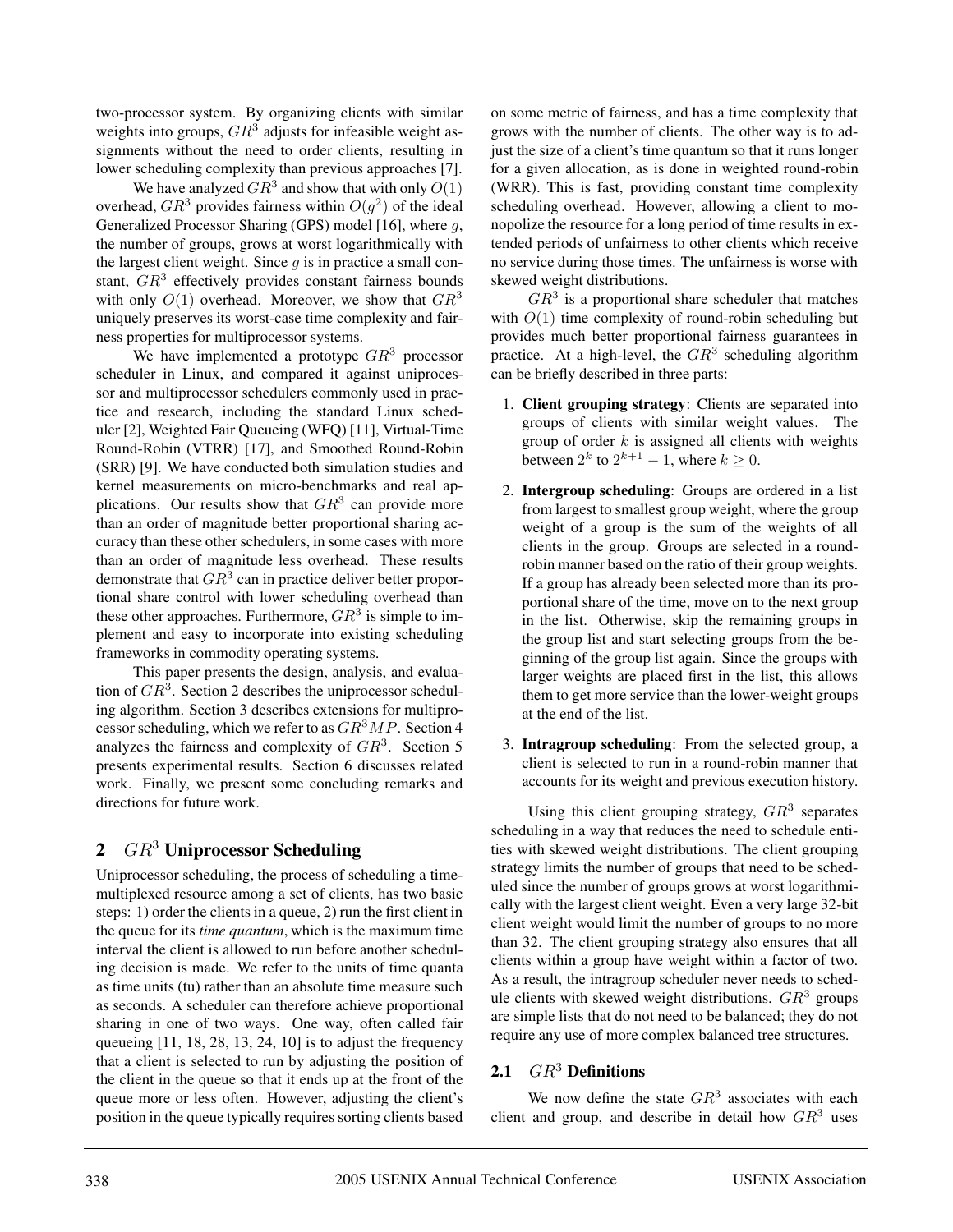| $\overline{C_j}$                 | Client j. (also called 'task' j)                                                                                                                                 |
|----------------------------------|------------------------------------------------------------------------------------------------------------------------------------------------------------------|
| $\phi_C$                         | The weight assigned to client $C$ .                                                                                                                              |
| $\frac{\phi_j}{D_C}$             | Shorthand notation for $\phi_{C_i}$ .                                                                                                                            |
|                                  | The deficit of $C$ .                                                                                                                                             |
| $\overline{N}$                   | The number of runnable clients.                                                                                                                                  |
| $\overline{g}$                   | The number of groups.                                                                                                                                            |
| $G_i$                            | i'th group in the list ordered by weight.                                                                                                                        |
| $ \overline{G} $                 | The number of clients in group $G$ .                                                                                                                             |
| G(C)                             | The group to which $C$ belongs.                                                                                                                                  |
| $\Phi_G$                         | The group weight of $G: \sum_{C \in G} \phi_C$ .                                                                                                                 |
| $\Phi_i$                         | Shorthand notation for $\Phi_{G_i}$ .                                                                                                                            |
|                                  | The order of group $G$ .                                                                                                                                         |
| $\frac{\sigma_G}{\phi_{\min}^G}$ | Lower bound for client weights in $G: 2^{\sigma_G}$ .                                                                                                            |
| $w_C$                            | The work of client $C$ .                                                                                                                                         |
| $w_j$                            | Shorthand notation for $w_{C_i}$ .                                                                                                                               |
| $W_G$                            | The group work of group $G$ .                                                                                                                                    |
| $W_i$                            |                                                                                                                                                                  |
| $\Phi_T$                         | Shorthand notation for $W_{G_i}$ .<br>Total weight: $\sum_{j=1}^{N} \phi_j = \sum_{i=1}^{g} \Phi_i$ .<br>Total work: $\sum_{j=1}^{N} w_j = \sum_{i=1}^{g} W_i$ . |
| $W_T$                            |                                                                                                                                                                  |
| $e_C$                            | Service error of client C: $w_C - \overline{W}_T \frac{\phi_C}{\Phi_T}$                                                                                          |
| $E_G$                            | Group service error of G: $W_G - W_T \frac{\Phi_G}{\Phi_T}$                                                                                                      |
| $e_{C,G}$                        | Group-relative service error of client $C$ with                                                                                                                  |
|                                  | respect to group G: $w_C - W_G \frac{\phi_C}{\Phi_C}$                                                                                                            |

Table 1:  $GR^3$  terminology

that state to schedule clients. Table 1 lists terminology we use. For each client,  $GR^3$  maintains the following three values: weight, deficit, and run state. Each client receives a resource allocation that is directly proportional to its *weight*. A client's *deficit* tracks the number of remaining time quanta the client has not received from previous allocations. A client's *run state* indicates whether or not it can be executed. A client is *runnable* if it can be executed.

For each group,  $GR^3$  maintains the following four values: group weight, group order, group work, and current client. The *group weight* is the sum of the corresponding weights of the clients in the group run queue. A group with *group order* k contains the clients with weights between  $2^k$ to  $2^{k+1} - 1$ . The *group work* is the total execution time clients in the group have received. The *current client* is the most recently scheduled client in the group's run queue.

 $GR<sup>3</sup>$  also maintains the following scheduler state: time quantum, group list, total weight, and current group. The *group list* is a sorted list of all groups containing runnable clients ordered from largest to smallest group weight, with ties broken by group order. The *total weight* is the sum of the weights of all runnable clients. The *current group* is the most recently selected group in the group list.

### **2.2 Basic** GR<sup>3</sup> **Algorithm**

We initially only consider runnable clients in our discussion of the basic  $GR^3$  scheduling algorithm. We dis-

cuss dynamic changes in a client's run state in Section 2.3. We first focus on the  $GR^3$  intergroup scheduling algorithm, then discuss the  $GR^3$  intragroup scheduling algorithm.

The  $GR<sup>3</sup>$  **intergroup scheduling** algorithm uses the ratio of the group weights of successive groups to determine which group to select. The next group to schedule is selected using only the state of successive groups in the group list. Given a group  $G_i$  whose weight is x times larger than the group weight of the next group  $G_{i+1}$  in the group list,  $GR^3$  will select group  $G_i$  x times for every time that it selects  $G_{i+1}$  in the group list to provide proportional share allocation among groups.

To implement the algorithm,  $GR^3$  maintains the total work done by group  $G_i$  in a variable  $W_i$ . An index i to tracks the current group and is initialized to 1. The scheduling algorithm then executes the following simple routine:

INTERGROUP-SCHEDULE()

 $C \leftarrow$  INTRAGROUP-SCHEDULE $(G_i)$  $W_i \leftarrow W_i + 1$ **if**  $i < g$  and  $\frac{W_i+1}{W_{i+1}+1} > \frac{\Phi_i}{\Phi_{i+1}}$  (1) **then**  $i \leftarrow i + 1$ **else**  $i \leftarrow 1$ 6 **return** C

Let us negate (1) under the form:

$$
\frac{W_i + 1}{\Phi_i} \le \frac{W_{i+1} + 1}{\Phi_{i+1}}
$$
 (2)

We will call this relation the *well-ordering condition* of two consecutive groups.  $GR^3$  works to maintain this condition true at all times. The intuition behind (2) is that we would like the ratio of the work of  $G_i$  and  $G_{i+1}$  to match the ratio of their respective group weights after  $GR^3$  has finished selecting both groups. Recall,  $\Phi_i \geq \Phi_{i+1}$ . Each time a client from  $G_{i+1}$  is run,  $GR^3$  would like to have run  $\Phi_i/\Phi_{i+1}$ worth of clients from  $G_i$ . (1) says that  $GR^3$  should not run a client from  $G_i$  and increment  $G_i$ 's group work if it will make it impossible for  $G_{i+1}$  to catch up to its proportional share allocation by running one of its clients once.

To illustrate how intergroup scheduling works, Figure 1 shows an example with three clients  $C_1$ ,  $C_2$ , and  $C_3$ , which have weights of 5, 2, and 1, respectively. The  $GR^3$  grouping strategy would place each  $C_i$  in group  $G_i$ , ordering the groups by weight:  $G_1$ ,  $G_2$ , and  $G_3$  have orders 2, 1 and 0 and weights of 5, 2, and 1 respectively. In this example, each group has only one client so there is no intragroup scheduling.  $GR^3$  would start by selecting group  $G_1$ , running client  $C_1$ , and incrementing  $W_1$ . Based on (1),  $\frac{W_1+1}{W_2+1} = 2 < \frac{\Phi_1}{\Phi_2} = 2.5$ , so  $GR^3$  would select  $G_1$  again and run client  $C_1$ . After running  $C_1$ ,  $G_1$ 's work would be 2 so that the inequality in (1) would hold and  $GR<sup>3</sup>$ would then move on to the next group  $G_2$  and run client  $C_2$ . Based on (1),  $\frac{W_2+1}{W_3+1} = 2 \le \frac{\Phi_2}{\Phi_3} = 2$ , so  $GR^3$  would reset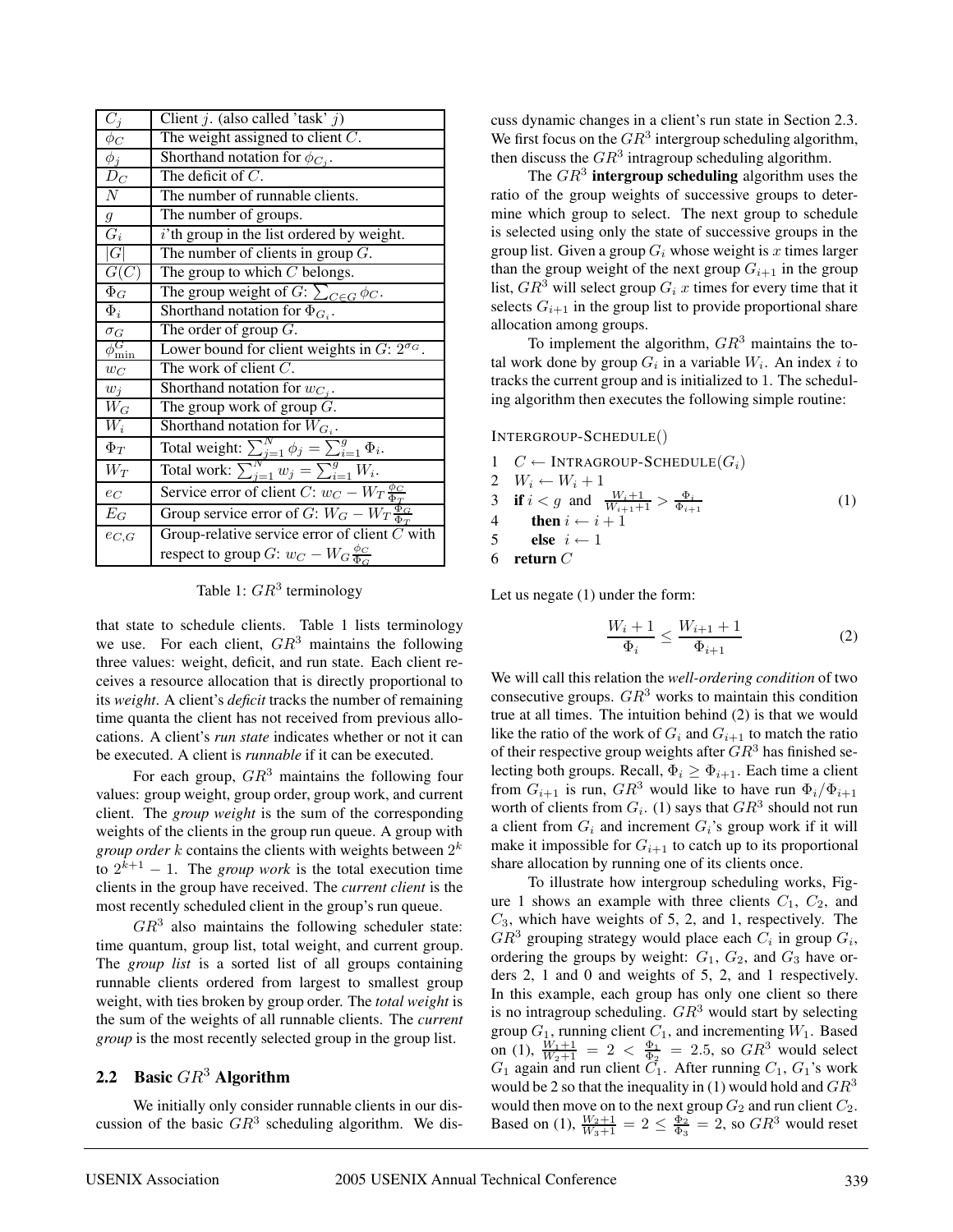| $G_1$ 511 512 513 513 514 515 516 516           |  |
|-------------------------------------------------|--|
| $G_{2}$ 211 211 211 212 212 212 212 213         |  |
| $G_3$ 111 11 11 11 11 11 11 11 11 11 11 11      |  |
| $C_1$ $C_1$ $C_2$ $C_1$ $C_1$ $C_1$ $C_2$ $C_3$ |  |

Figure 1:  $GR^3$  intergroup scheduling. At each time step, the shaded box contains the pair  $\Phi_G | W_G + 1$  for the group G before it is selected.

the current group to the largest weight group  $G_1$  and run client  $C_1$ . Based on (1),  $C_1$  would be run for three time quanta before selecting  $G_2$  again to run client  $C_2$ . After running  $C_2$  the second time,  $W_2$  would increase such that  $\frac{W_2+1}{W_3+1}$  = 3 >  $\frac{\Phi_2}{\Phi_3}$  = 2, so  $GR^3$  would then move on to the last group  $G_3$  and run client  $C_3$ . The resulting schedule would then be:  $G_1, G_1, G_2, G_1, G_1, G_1, G_2, G_3$ . Each group therefore receives its proportional allocation in accordance with its respective group weight.

The  $GR<sup>3</sup>$  **intragroup scheduling** algorithm selects a client from the selected group. All clients within a group have weights within a factor of two, and all client weights in a group  $G$  are normalized with respect to the minimum possible weight,  $\phi_{\min}^G = 2^{\sigma_G}$ , for any client in the group.  $GR<sup>3</sup>$  then effectively traverses through a group's queue in round-robin order, allocating each client its normalized weight worth of time quanta.  $GR^3$  keeps track of subunitary fractional time quanta that cannot be used and accumulates them in a deficit value for each client. Hence, each client is assigned either one or two time quanta, based on the client's normalized weight and its previous allocation.

More specifically, the  $GR^3$  intragroup scheduler considers the scheduling of clients in rounds. A *round* is one pass through a group  $G$ 's run queue of clients from beginning to end. The group run queue does not need to be sorted in any manner. During each round, the  $GR^3$  intragroup algorithm considers the clients in round-robin order and executes the following simple routine:

 $INTRAGROUP-SCHEDULE(G)$ 

 $1 \quad C \leftarrow G[k] \qquad \Rightarrow k$  is the current position in the round **if**  $D_C < 1$ **then**  $k \leftarrow (k+1) \mod |G|$  $C \leftarrow G[k]$  $D_C \leftarrow D_C + \phi_C / \phi_{\min}^G$ <br>6  $D_C \leftarrow D_C - 1$ 7 **return** C

For each runnable client  $C$ , the scheduler determines the maximum number of time quanta that the client can be selected to run in this round as  $\left[\frac{\phi_C}{\phi_{\min}^G} + D_C(r-1)\right]$ .  $D_C(r)$ , the deficit of client  $C$  after round  $r$ , is the time quantum fraction left over after round  $r: D_C(r) = \frac{\phi_C}{\phi_{\min}^G} + D_C(r -$ 

 $(1) - \left\lfloor \frac{\phi_C}{\phi_{\min}^G} + D_C(r-1) \right\rfloor$ , with  $D_C(0) = \frac{\phi_C}{\phi_{\min}^G}$ . Thus, in each round,  $\dddot{C}$  is allotted one time quantum plus any additional leftover from the previous round, and  $D_C(r)$  keeps track of the amount of service that  $C$  missed because of rounding down its allocation to whole time quanta. We observe that  $0 \leq D_C(r) < 1$  after any round r so that any client C will be allotted one or two time quanta. Note that if a client is allotted two time quanta, it first executes for one time quantum and then executes for the second time quantum the next time the intergroup scheduler selects its respective group again (in general, following a timespan when clients belonging to other groups get to run).

To illustrate how  $GR^3$  works with intragroup scheduling, Figure 2 shows an example with six clients  $C_1$  through  $C_6$  with weights 12, 3, 3, 2, 2, and 2, respectively. The six clients will be put in two groups  $G_1$ and  $G_2$  with respective group order 1 and 3 as follows:  $G_1 = \{C_2, C_3, C_4, C_5, C_6\}$  and  $G_2 = \{C_1\}$ . The weight of the groups are  $\Phi_1 = \Phi_2 = 12$ .  $GR^3$  intergroup scheduling will consider the groups in this order:  $G_1$ ,  $G_2$ ,  $G_1$ ,  $G_2, G_1, G_2, G_1, G_2, G_1, G_2, G_1, G_2, G_2$  will schedule client  $C_1$  every time  $G_2$  is considered for service since it has only one client. Since  $\phi_{\min}^{G_1} = 2$ , the normalized weights of clients  $C_2$ ,  $C_3$ ,  $C_4$ ,  $C_5$ , and  $C_6$  are 1.5, 1.5, 1, 1, and 1, respectively. In the beginning of round 1 in  $G_1$ , each client starts with 0 deficit. As a result, the intragroup scheduler will run each client in  $G_1$  for one time quantum during round 1. After the first round, the deficit for  $C_2$ ,  $C_3$ ,  $C_4$ ,  $C_5$ , and  $C_6$  are 0.5, 0.5, 0, 0, and 0. In the beginning of round 2, each client gets another  $\phi_i/\phi_{\min}^{G_1}$  allocation, plus any deficit from the first round. As a result, the intragroup scheduler will select clients  $C_2$ ,  $C_3$ ,  $C_4$ ,  $C_5$ , and  $C_6$  to run in order for 2, 2, 1, 1, and 1 time quanta, respectively, during round 2. The resulting schedule would then be:  $C_2, C_1$ ,  $C_3, C_1, C_4, C_1, C_5, C_1, C_6, C_1, C_2, C_1, C_2, C_1, C_3, C_1,$  $C_3, C_1, C_4, C_1, C_5, C_1, C_6, C_1.$ 

### **2.3** GR<sup>3</sup> **Dynamic Considerations**

We now discuss how  $GR<sup>3</sup>$  allows clients to be dynamically created, terminated, or change run state. Runnable clients can be selected for execution by the scheduler, while clients that are not runnable cannot. With no loss of generality, we assume that a client is created before it can become runnable, and a client becomes not runnable before it is terminated. As a result, client creation and termination have no effect on the  $GR^3$  run queues.

When a client C with weight  $\phi_C$  becomes runnable, it is inserted into group  $G = G(C)$  such that  $\phi_C$  is between  $2^{\sigma G}$  and  $2^{\sigma G+1} - 1$ . If the group was previously empty, a new group is created, the client becomes the current client of the group, and  $q$ , the number of groups, is incremented. If the group was not previously empty,  $GR^3$  inserts the client into the respective group's run queue right before the current client; it will be serviced after all of the other clients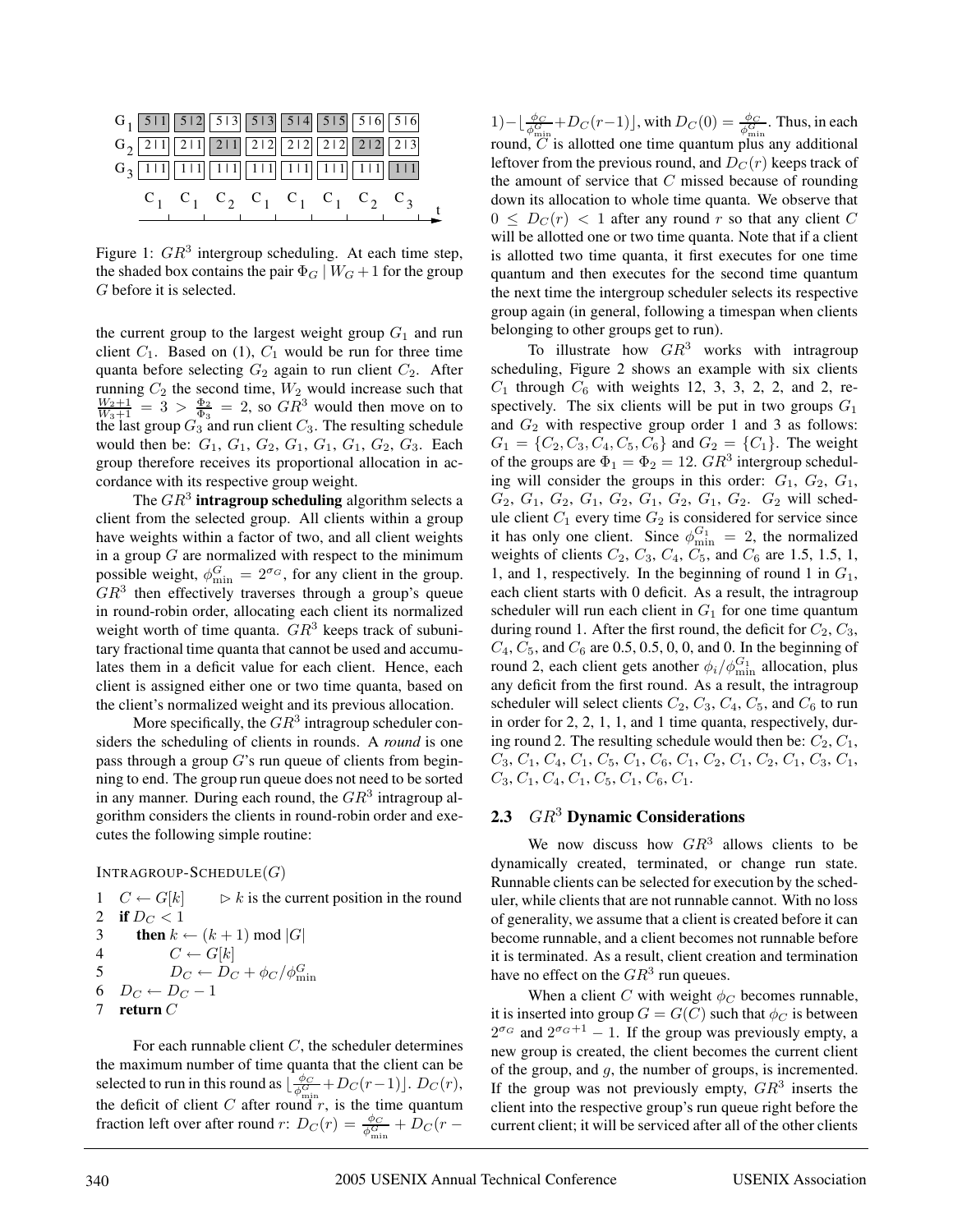

Figure 2:  $GR^3$  intragroup scheduling. At each time step, the shaded box contains the deficit of the client before it is run.

in the group have first been considered for scheduling. The initial deficit  $D<sub>C</sub>$  will be initialized to 0.

When a newly runnable client  $C$  is inserted into its respective group  $G$ , the group needs to be moved to its new position on the ordered group list based on its new group weight. Let this new position be  $k$ . The corresponding group work and group weight of G need to be updated and the client's deficit needs to be initialized. The group weight is simply incremented by the client's weight. We also want to scale the group work of  $G$  such that the work ratio of consecutive groups will continue to be proportional to their weight ratio:

$$
W_G = \begin{cases} \left\lfloor (W_{k+1} + 1) \frac{\Phi_G}{\Phi_{k+1}} \right\rfloor - 1 & \text{if } k < g \\ \left\lceil (W_{g-1} + 1) \frac{\Phi_G}{\Phi_{g-1}} \right\rceil - 1 & \text{if } k = g \end{cases}
$$

We will motivate these equations when analyzing the fairness of the algorithm in Section 4, but intuitively, we want to preserve the invariants that result from (2).

When a client C with weight  $\phi_C$  becomes not runnable, we need to remove it from the group's run queue. This requires updating the group's weight, which potentially includes moving the group in the ordered group list, as well as adjusting the measure of work received according to the new processor share of the group. This can be achieved in several ways.  $GR^3$  is optimized to efficiently deal with the common situation when a blocked client may rapidly switch back to the runnable state again. This approach is based on "lazy" removal, which minimizes overhead associated with adding and removing a client, while at the same time preserving the service rights and service order of the runnable clients. Since a client blocks when it is running, we know that it will take another full intragroup round before the client will be considered again. The only action when a client blocks is to set a flag on the client, marking it for removal. If the client becomes runnable by the next time it is selected, we reset the flag and run the client as usual. Otherwise, we remove the client from  $G(C)$ . In the latter situation, as in the case of client arrivals, the group may need to be moved to a new position on the ordered group list based on its new group weight. The corresponding group weight is updated by subtracting the client's weight from the group weight. The corresponding group work is scaled

by the same rules as for client insertion, depending on the new position of the group and its next neighbor. After performing these removal operations,  $GR<sup>3</sup>$  resumes scheduling from the largest weight group in the system.

Whenever a client  $C$  blocks during round  $r$ , we set  $D_C(r) = \min(D_C(r-1) + \phi_C / \phi_{\min}^{G(C)} - \lceil w \rceil, 1)$ , where  $w$ is the service that the client received during round  $r$  until it blocked. This preserves the client's credit in case it returns by the next round, while also limiting the deficit to 1 so that a client cannot gain credit by blocking. However, the group consumes 1 tu (its work is incremented) no matter how long the client runs. Therefore, the client forfeits its extra credit whenever it is unable to consume its allocation.

If the client fails to return by the next round, we may remove it. Having kept the weight of the group to the old value for an extra round has no adverse effects on fairness, despite the slight increase in service seen by the group during the last round. By scaling the work of the group and rounding up, we determine its future allocation and thus make sure the group will not have received undue service. We also immediately resume the scheduler from the first (largest) group in the readjusted group list, so that any minor discrepancies caused by rounding may be smoothed out by a first pass through the group list.

## **3** GR<sup>3</sup> **Multiprocessor Extensions (**GR<sup>3</sup>MP**)**

We now present extensions to  $GR^3$  for scheduling a P-way multiprocessor system from a single, centralized queue. This simple scheme, which we refer to as  $GR<sup>3</sup>MP$ , preserves the good fairness and time complexity properties of  $GR<sup>3</sup>$  in small-scale multiprocessor systems, which are increasingly common today, even in the form of multi-core processors. We first describe the basic  $GR<sup>3</sup>MP$  scheduling algorithm, then discuss dynamic considerations. Table 2 lists terminology we use. To deal with the problem of infeasible client weights, we then show how  $GR<sup>3</sup>MP$  uses its grouping strategy in a novel weight readjustment algorithm.

## **3.1 Basic** GR3MP **Algorithm**

 $GR<sup>3</sup>MP$  uses the same  $GR<sup>3</sup>$  data structure, namely an ordered list of groups, each containing clients whose weights are within a factor of two from each other. When a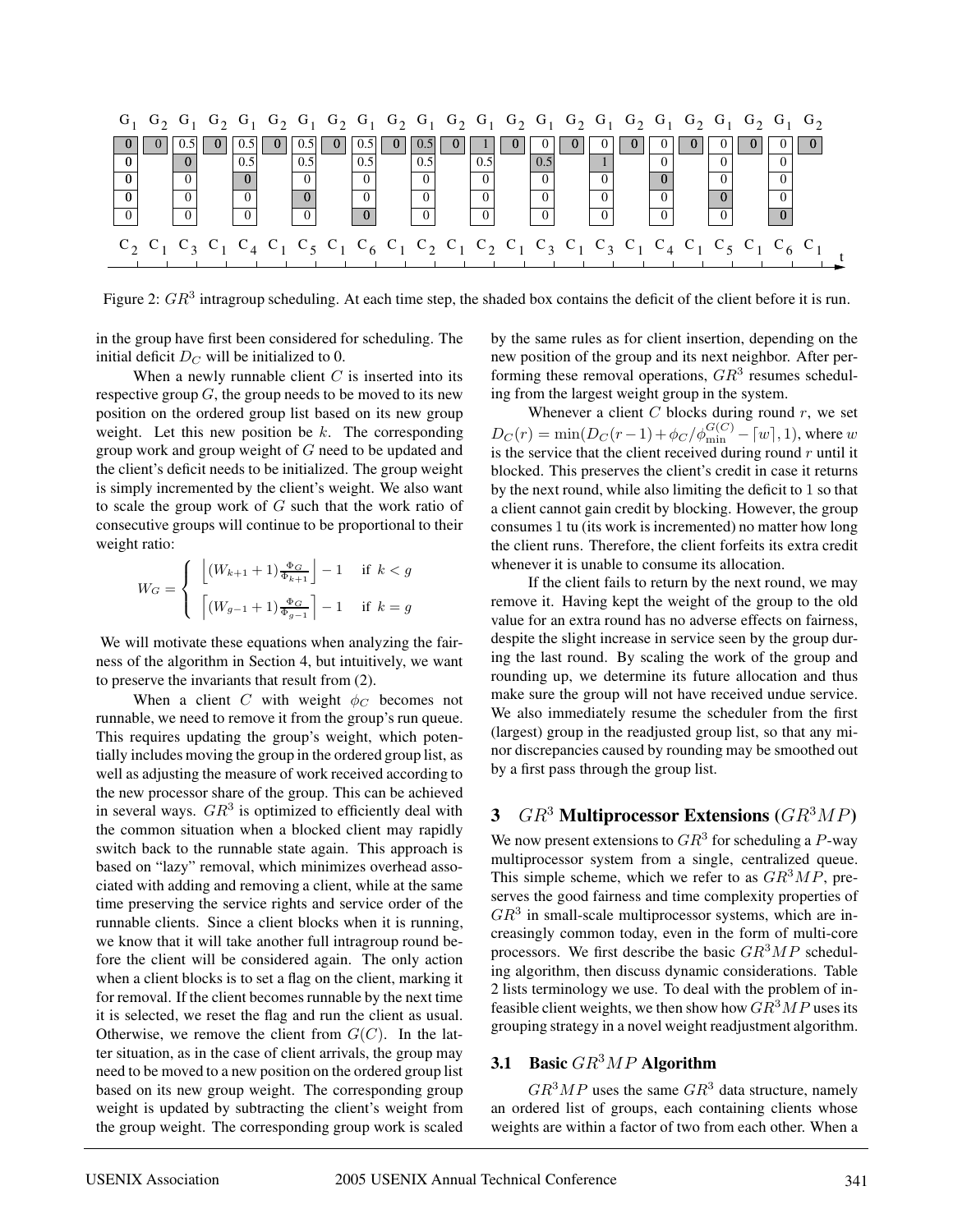|             | Number of processors.<br>Processor $k$ .<br>Client running on processor $\wp$ . |  |
|-------------|---------------------------------------------------------------------------------|--|
|             |                                                                                 |  |
| $C(\omega)$ |                                                                                 |  |
|             | Frontlog for client $C$ .                                                       |  |
|             |                                                                                 |  |

Table 2:  $GR^3MP$  terminology

processor needs to be scheduled,  $GR^3MP$  selects the client that would run next under  $GR^3$ , essentially scheduling multiple processors from its central run queue as  $GR^3$  schedules a single processor. However, there is one obstacle to simply applying a uniprocessor algorithm on a multiprocessor system. Each client can only run on one processor at any given time. As a result,  $GR<sup>3</sup>MP$  cannot select a client to run that is already running on another processor even if  $GR<sup>3</sup>$  would schedule that client in the uniprocessor case. For example, if  $GR<sup>3</sup>$  would schedule the same client consecutively,  $GR^{3}MP$  cannot schedule that client consecutively on another processor if it is still running.

To handle this situation while maintaining fairness,  $GR<sup>3</sup>MP$  introduces the notion of a **frontlog**. The frontlog  $F_C$  for some client C running on a processor  $\wp^k$  (C =  $C(\varphi^k)$  is defined as the number of time quanta for C accumulated as  $C$  gets selected by  $GR^3$  and cannot run because it is already running on  $\wp^k$ . The frontlog  $F_C$  is then queued up on  $\varphi^k$ .

Given a client that would be scheduled by  $GR^3$  but is already running on another processor,  $GR<sup>3</sup>MP$  uses the frontlog to assign the client a time quantum now but defer the client's use of it until later. Whenever a processor finishes running a client for a time quantum,  $GR^3MP$ checks whether the client has a non-zero frontlog, and, if so, continues running the client for another time quantum and decrements its frontlog by one, without consulting the central queue. The frontlog mechanism not only ensures that a client receives its proportional share allocation, it also takes advantage of any cache affinity by continuing to run the client on the same processor.

When a processor finishes running a client for a time quantum and its frontlog is zero, we call the processor *idle*.  $GR<sup>3</sup>MP$  schedules a client to run on the idle processor by performing a  $GR<sup>3</sup>$  scheduling decision on the central queue. If the selected client is already running on some other processor, we increase its frontlog and repeat the  $GR<sup>3</sup>$ scheduling, each time incrementing the frontlog of the selected client, until we find a client that is not currently running. We assign this client to the idle processor for one time quantum. This description assumes that there are least  $P+1$ clients in the system. Otherwise, scheduling is easy: an idle processor will either run the client it just ran, or idles until more clients arrive. In effect, each client will simply be assigned its own processor. Whenever a processor needs to perform a scheduling decision, it thus executes the following routine:



Figure 3:  $GR^3$  multiprocessor scheduling. The two processors schedule either from the central queue, or use the frontlog mechanism when the task is already running.

 $MP-SCHEDULE(\varphi^k)$ 

|                | $1 \quad C \leftarrow C(\wp^k)$               | $\triangleright$ Client just run |
|----------------|-----------------------------------------------|----------------------------------|
|                | 2 if $C = \text{NIL}$                         |                                  |
| 3              | then if $N < P$                               |                                  |
| $\overline{4}$ | <b>then return NIL</b>                        | $\triangleright$ Idle            |
| 5              | else if $F_C > 0$                             |                                  |
| 6              | then $F_C \leftarrow F_C - 1$                 |                                  |
| 7              | return $C$                                    |                                  |
| -8             | $C \leftarrow$ INTERGROUP-SCHEDULE()          |                                  |
| 9              | while $\exists \varphi$ s.t. $C = C(\varphi)$ |                                  |
| 10             | do $F_C \leftarrow F_C + 1$                   |                                  |
| 11             | $C \leftarrow$ INTERGROUP-SCHEDULE()          |                                  |
| 12             | return $C$                                    |                                  |

To illustrate  $GR^3MP$  scheduling, Figure 3 shows an example on a dual-processor system with three clients  $C_1$ ,  $C_2$ , and  $C_3$  of weights 3, 2, and 1, respectively.  $C_1$  and  $C_2$  will then be part of the order 1 group (assume  $C_2$  is before  $C_1$  in the round-robin queue of this group), whereas  $C_3$  is part of the order 0 group. The  $GR^3$  schedule is  $C_2$ ,  $C_1, C_2, C_1, C_1, C_3$ .  $\wp^1$  will then select  $C_2$  to run, and  $\wp^2$ selects  $C_1$ . When  $\wp^1$  finishes, according to  $GR^3$ , it will select  $C_2$  once more, whereas  $\wp^2$  selects  $C_1$  again. When  $\wp^1$  again selects the next  $GR^3$  client, which is  $C_1$ , it finds that it is already running on  $\varphi^2$  and thus we set  $F_{C_1} = 1$ and select the next client, which is  $C_3$ , to run on  $\wp^1$ . When  $\wp^2$  finishes running  $C_1$  for its second time quantum, it finds  $F_{C_1} = 1$ , sets  $F_{C_1} = 0$  and continues running  $C_1$  without any scheduling decision on the  $GR<sup>3</sup>$  queue.

#### **3.2** GR3MP **Dynamic Considerations**

 $GR<sup>3</sup>MP$  basically does the same thing as the  $GR<sup>3</sup>$ algorithm under dynamic considerations. However, the frontlogs used in  $GR^3MP$  need to be accounted for appropriately. If some processors have long frontlogs for their currently running clients, newly arriving clients may not be run by those processors until their frontlogs are processed, resulting in bad responsiveness for the new clients. Although in between any two client arrivals or departures, some processors must have no frontlog, the set of such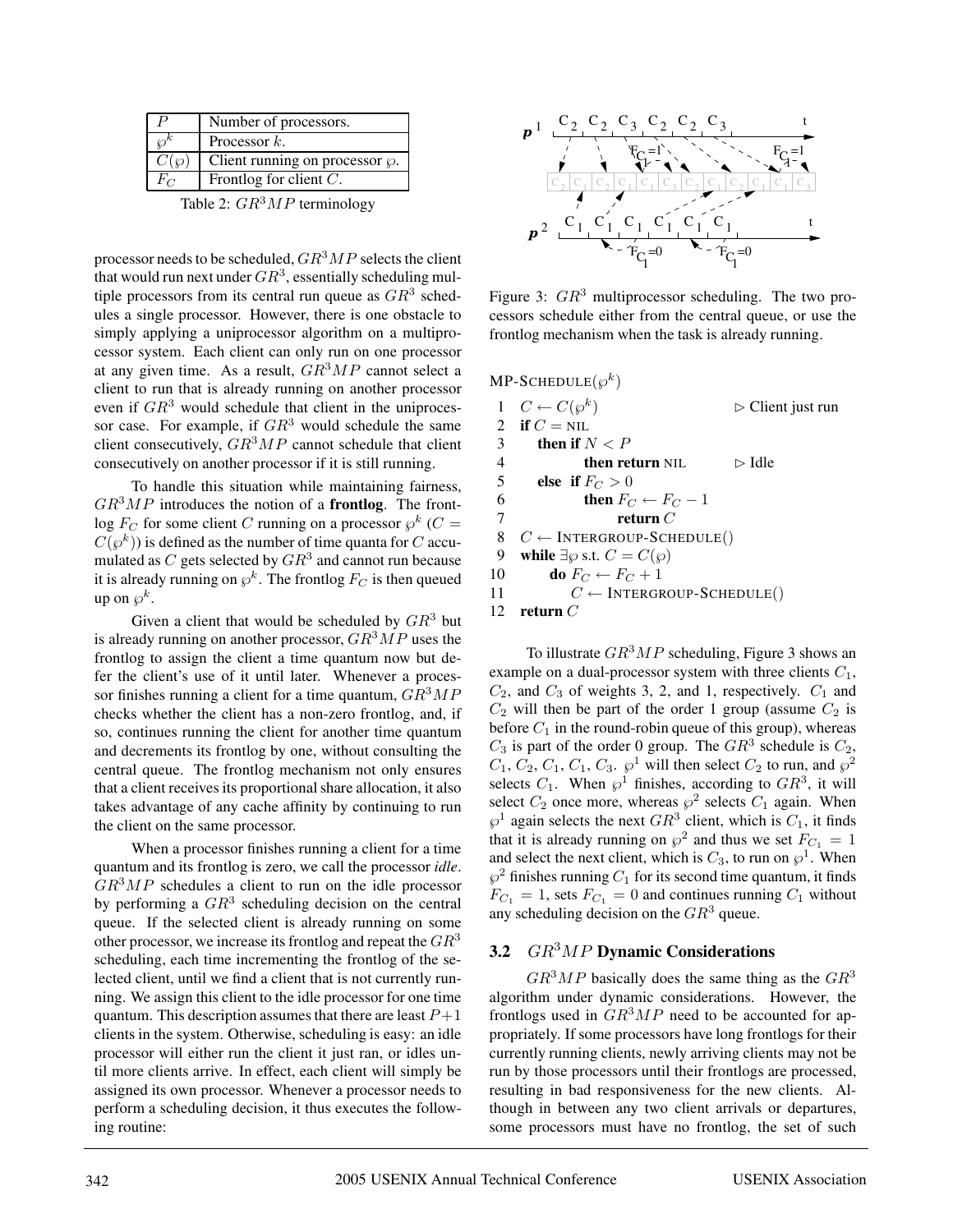processors can be as small as a single processor. In this case, newly arrived clients will end up competing with other clients already in the run queue only for those few processors, until the frontlog on the other processors is exhausted.

 $GR<sup>3</sup>MP$  provides fair and responsive allocations by creating frontlogs for newly arriving clients. Each new client is assigned a frontlog equal to a fraction of the total current frontlog in the system based on its proportional share. Each processor now maintains a queue of frontlog clients and a new client with a frontlog is immediately assigned to one of the processor frontlog queues. Rather than running its currently running client until it completes its frontlog, each processor now round robins among clients in its frontlog queue. Given that frontlogs are small in practice, round-robin scheduling is used for frontlog clients for its simplicity and fairness.  $GR^3MP$  balances the frontlog load on the processors by placing new frontlog clients on the processor with the smallest frontlog summed across all its frontlog clients.

More precisely, whenever a client  $C$  arrives, and it belongs in group  $G(C)$ ,  $GR^3MP$  performs the same group operations as in the single processor  $GR^3$  algorithm.  $GR<sup>3</sup>MP$  finds the processor  $\varphi^{k}$  with the smallest frontlog, then creates a frontlog for client C on  $\varphi^k$  of length  $\overline{F}_C = F_T \frac{\phi_C}{\Phi_T}$ , where  $F_T$  is the total frontlog on all the processors. Let  $C' = C(\wp^k)$ . Then, assuming no further clients arrive,  $\wp^k$  will round-robin between C and C' and run C for  $F_C$  and C' for  $F_{C'}$  time quanta.

When a client becomes not runnable,  $GR<sup>3</sup>MP$  uses the same lazy removal mechanism used in  $GR<sup>3</sup>$ . If it is removed from the run queue and has a frontlog,  $GR^3MP$ simply discards it since each client is assigned a frontlog based on the current state of the system when it becomes runnable again.

#### **3.3** GR3MP **Weight Readjustment**

Since no client can run on more than one processor at a time, no client can consume more than a  $1/P$  fraction of the processing in a multiprocessor system. A client C with weight  $\phi_C$  greater than  $\Phi_T/P$  is considered *infeasible* since it cannot receive its proportional share allocation  $\phi_C / \Phi_T$  without using more than one processor simultaneously.  $GR^3MP$  should then give the client its maximum possible service, and simply assign such a client its own processor to run on. However, since the scheduler uses client weights to determine which client to run, an infeasible client's weight must be adjusted so that it is feasible to ensure that the scheduling algorithm runs correctly to preserve fairness (assuming there are at least  $P$  clients).  $GR<sup>3</sup>MP$  potentially needs to perform weight readjustment whenever a client is inserted or removed from the run queue to make sure that all weights are feasible.

To understand the problem of weight readjustment, consider the sequence of all clients, ordered by weight:

 $S_{1,N} = C_1, C_2, \ldots, C_N$  with  $\phi_1 \geq \phi_2 \geq \ldots \geq \phi_N$ . We call the subsequence  $S_{k,N} = C_k, C_{k+1}, \ldots, C_N$  Q*feasible*, if  $\phi_k \leq \frac{1}{Q}\sum_{j=k}^N \phi_j$ .

**Lemma 1.** *The client mix in the system is* feasible *if and only if*  $S_{1,N}$  *is P-feasible.* 

*Proof.* If  $\phi_1 > \frac{\Phi_T}{P}$ ,  $C_1$  is infeasible, so the mix is infeasible. Conversely, if  $\phi_1 \leq \frac{\Phi_T}{P}$ , then for any client  $C_l$ ,  $\phi_l \leq \phi_1 \leq \frac{\Phi_T}{P}$ , implying all clients are feasible. The mix is then feasible  $\Leftrightarrow \phi_1 \leq \frac{\Phi_T}{P} = \frac{1}{P} \sum_{j=1}^N \phi_j$ , or, equivalently,  $S_{1,N}$  is P-feasible.

**Lemma 2.**  $S_{k,N}$  *is*  $Q$ -feasible  $\Rightarrow$   $S_{k+1,N}$  *is*  $(Q - 1)$ *feasible.*

*Proof.*  $\phi_k \leq \frac{1}{Q} \sum_{j=k}^N \phi_j \iff Q \phi_k \leq \phi_k +$  $\sum_{j=k+1}^{N} \phi_j \iff \phi_k \leq \frac{1}{Q-1} \sum_{j=k+1}^{N} \phi_j$ . Since  $\phi_{k+1} \leq$  $\phi_k$ , the lemma follows.

The feasibility problem is then to identify the least k (denoted the *feasibility threshold*, f) such that  $S_{k,N}$  is  $(P - k + 1)$ -feasible. If  $f = 1$ , then the client mix is feasible. Otherwise, the *infeasible set*  $S_{1,f-1} = C_1, \ldots, C_{f-1}$ contains the infeasible clients, whose weight needs to be scaled down to  $1/P$  of the resulting total weight. The cardinality  $f - 1$  of the infeasible set is less than P. However, the sorted sequence  $S_{1,N}$  is expensive to maintain, such that traversing it and identifying the feasibility threshold is not an efficient solution.

 $GR<sup>3</sup>MP$  leverages its grouping strategy to perform fast weight readjustment.  $GR^3MP$  starts with the unmodified client weights, finds the set  $I$  of infeasible clients, and adjust their weights to be feasible. To construct  $I$ , the algorithm traverses the list of groups in decreasing order of their group order  $\sigma_G$ , until it finds a group not all of whose clients are infeasible. We denote by  $|I|$  the cardinality of I and by  $\Phi_I$  the sum of weights of the clients in  $I, \sum_{C \in I} \phi_C$ . The  $GR<sup>3</sup>MP$  weight readjustment algorithm is as follows:

WEIGHT-READJUSTMENT()

1 RESTORE-ORIGINAL-WEIGHTS  $I \leftarrow \emptyset$  $G \leftarrow$  greatest order group **while**  $|G| < P - |I|$  and  $2^{\sigma G} > \frac{\Phi_T - \Phi_I - \Phi_G}{P - |I| - |G|}$ **do**  $I \leftarrow I \cup G$  $G \leftarrow \text{next}(G) \qquad \Rightarrow$  by group order **if**  $|G| < 2(P - |I|)$ **then**  $I \leftarrow I \cup \text{INFEASIBLE}(G, P - |I|, \Phi_T - \Phi_I)$  $9 \quad \Phi_T^f \leftarrow \Phi_T - \Phi_I$  $\Phi_T \leftarrow \frac{P}{P-|I|} \Phi_T^f$ **for** each  $C \in I$ **do**  $\phi_C \leftarrow \frac{\Phi_T}{P}$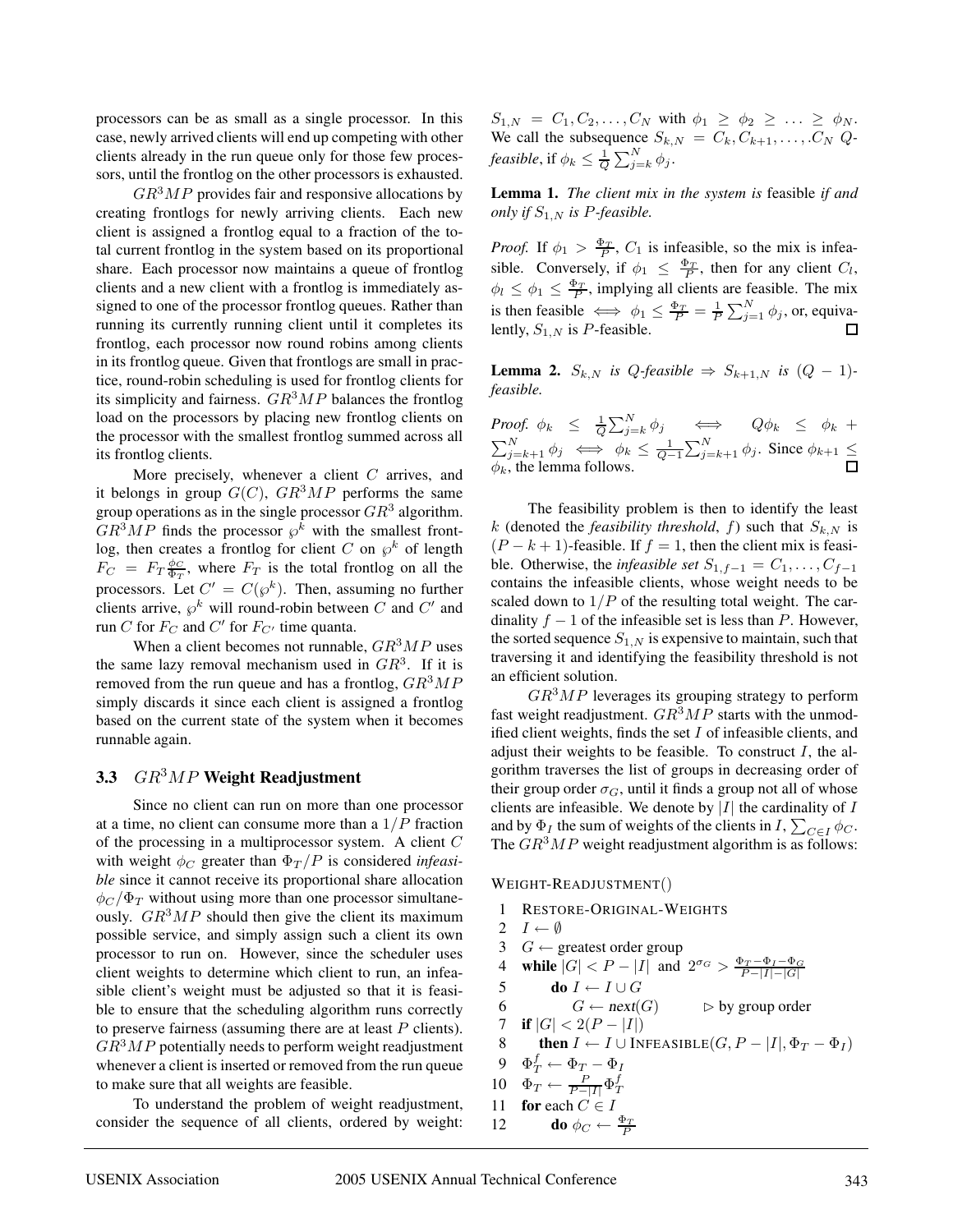The correctness of the algorithm is based on Lemma 2. Let some group G span the subsequence  $S_{i,j}$  of the sequence of ordered clients  $S_{1,N}$ . Then  $2^{\sigma_G+1} - 1 \ge \phi_i \ge$  $\ldots \ge \phi_j \ge 2^{\sigma_G}$  and it is easy to show:

- $2^{\sigma_G} > \frac{\Phi_T \Phi_I \Phi_G}{P |I| |G|} \Rightarrow j < f$  (all clients in  $S_{1,j}$  are infeasible).
- $2^{\sigma_G} \leq \frac{\Phi_T \Phi_I \Phi_G}{P |I| |G|} \Rightarrow j + 1 \geq f$  (all clients in  $S_{j+1,N}$ are feasible).

Once we reach line 7, we know  $S_{i+1,N}$  is  $(P - j)$ -feasible, and  $i \le f \le j + 1$ . If  $|G| \ge 2(P - |I|)$ ,  $GR^3MP$  can stop searching for infeasible clients since all clients  $C \in G$ are feasible, and  $f = i$  (equivalently,  $S_{i,N}$  is  $(P - |I|)$ feasible):  $\phi_C$  <  $2^{\sigma_G+1} \leq 2\frac{1}{|G|}\Phi_G \leq \frac{1}{P-|I|}\Phi_G \leq$  $\frac{1}{P-|I|}(\Phi_T - \Phi_I)$ . Otherwise, if  $|G| < 2(P - |I|)$ , then  $i < f \leq j + 1$  and  $GR^3MP$  needs to search through G to determine which clients are infeasible (equivalently, find f). Since the number of clients in  $G$  is small, we can sort all clients in  $G$  by weight. Then, starting from the largest weight client in  $G$ , find the first feasible client. A simple algorithm is then the following:

INFEASIBLE $(G, Q, \Phi)$ 

 $1 \quad I \leftarrow \emptyset$ **for** each  $C \in G$  in sorted order **do if**  $\phi_C > \frac{1}{Q-|I|}(\Phi - \Phi_I)$ **then**  $I \leftarrow I \cup \{C\}$  **else return** I 6 **return** I

 $GR<sup>3</sup>MP$  can alternatively use a more complicated but lower time complexity divide-and-conquer algorithm to find the infeasible clients in G. In this case,  $GR^3MP$  partitions G around its median  $\overline{C}$  into  $G_S$ , the set of G clients that have weight less than  $\phi_{\overline{C}}$  and  $G_B$ , the set of G clients that have weight larger than  $\phi_{\overline{C}}$ . By Lemma 2, if C is feasible,  $G_S \cup \{C\}$  is feasible, and we recurse on  $G_B$ . Otherwise, all clients in  $G_B \cup \{\bar{C}\}\$ are infeasible, and we recurse on  $G_S$  to find all infeasible clients. The algorithm finishes when the set we need to recurse on is empty:

INFEASIBLE $(G, Q, \Phi)$ 

1 if 
$$
G = \emptyset
$$
  
\n2 then return  $\emptyset$   
\n3  $\bar{C}$  ← MEDIAN(*G*)  
\n4  $(G_S, G_B)$  ← PARTITION( $G, \phi_{\bar{C}}$ )  
\n5 if  $\phi_{\bar{C}} > \frac{\Phi - \Phi_{G_B}}{Q - |G_B|}$   
\n6 then return  $G_B \cup {\bar{C}} \cup$   
\nINFEASIBLE( $G_S, Q - |G_B| - 1, \Phi - \Phi_{G_B} - \phi_{\bar{C}}$ )  
\n**else return INFEASIBLE**( $G_B, Q, \Phi$ )

Once all infeasible clients have been identified, WEIGHT-READJUSTMENT() determines the sum of the

weights of all feasible clients,  $\Phi_T^f = \Phi_T - \Phi_I$ . We can now compute the new total weight in the system as  $\Phi_T =$  $\frac{P}{P-|I|} \Phi_I^f$ , namely the solution to the equation  $\Phi_I^f + |I| \frac{x}{P} =$ x. Once we have the adjusted  $\Phi_T$ , we change all the weights for the infeasible clients in I to  $\frac{\Phi_T}{P}$ . Lemma 6 in Section 4.2 shows the readjustment algorithm runs in time  $O(P)$  and is thus asymptotically optimal, since there can be  $\Theta(P)$  infeasible clients.

### **4** GR<sup>3</sup> **Fairness and Complexity**

We analyze the fairness and complexity of  $GR<sup>3</sup>$  and  $GR<sup>3</sup>MP$ . To analyze fairness, we use a more formal notion of proportional fairness defined as *service error*, a measure widely used [1, 7, 9, 17, 18, 19, 25, 27] in the analysis of scheduling algorithms. To simplify the analysis, we will assume that clients are always runnable and derive fairness bounds for such a case. Subsequently, we address the impact of arrivals and departures.

We use a strict measure of service error (equivalent in this context to the *Normalized Worst-case Fair Index* [1]) relative to Generalized Processor Sharing (GPS) [16], an idealized model that achieves *perfect fairness*:  $w_C$  =  $W_T \frac{\phi_C}{\Phi_T}$ , an ideal state in which each client C always receives service exactly proportional to its weight. Although all real-world schedulers must time-multiplex resources in time units of finite size and thus cannot maintain perfect fairness, some algorithms stay closer to perfect fairness than others and therefore have less service error. We quantify how close an algorithm gets to perfect fairness using the *client service time error*, which is the difference between the service received by client  $C$  and its share of the total work done by the processor:  $e_C = w_C - W_T \frac{\phi_C}{\Phi_T}$ . A positive service time error indicates that a client has received more than its ideal share over a time interval; a negative error indicates that it has received less. To be precise, the error  $e_C$  measures how much time a client C has received beyond its ideal allocation. A proportional share scheduler should minimize the absolute value of the allocation error of all clients with minimal scheduling overhead.

We provide bounds on the service error of  $GR<sup>3</sup>$  and  $GR<sup>3</sup>MP$ . To do this, we define two other measures of service error. The *group service time error* is a similar measure for groups that quantifies the fairness of allocating the processor among groups:  $E_G = W_G - W_T \frac{\Phi_G}{\Phi_T}$ . The *grouprelative service time error* represents the service time error of client C if there were only a single group  $G = G(C)$ in the scheduler and is a measure of the service error of a client with respect to the work done on behalf of its group:  $e_{C,G} = w_C - W_G \frac{\phi_C}{\Phi_G}$ . We first show bounds on the group service error of the intergroup scheduling algorithm. We then show bounds on the group-relative service error of the intragroup scheduling algorithm. We combine these results to obtain the overall client service error bounds. We also discuss the scheduling overhead of  $GR^3$  and  $GR^3MP$  in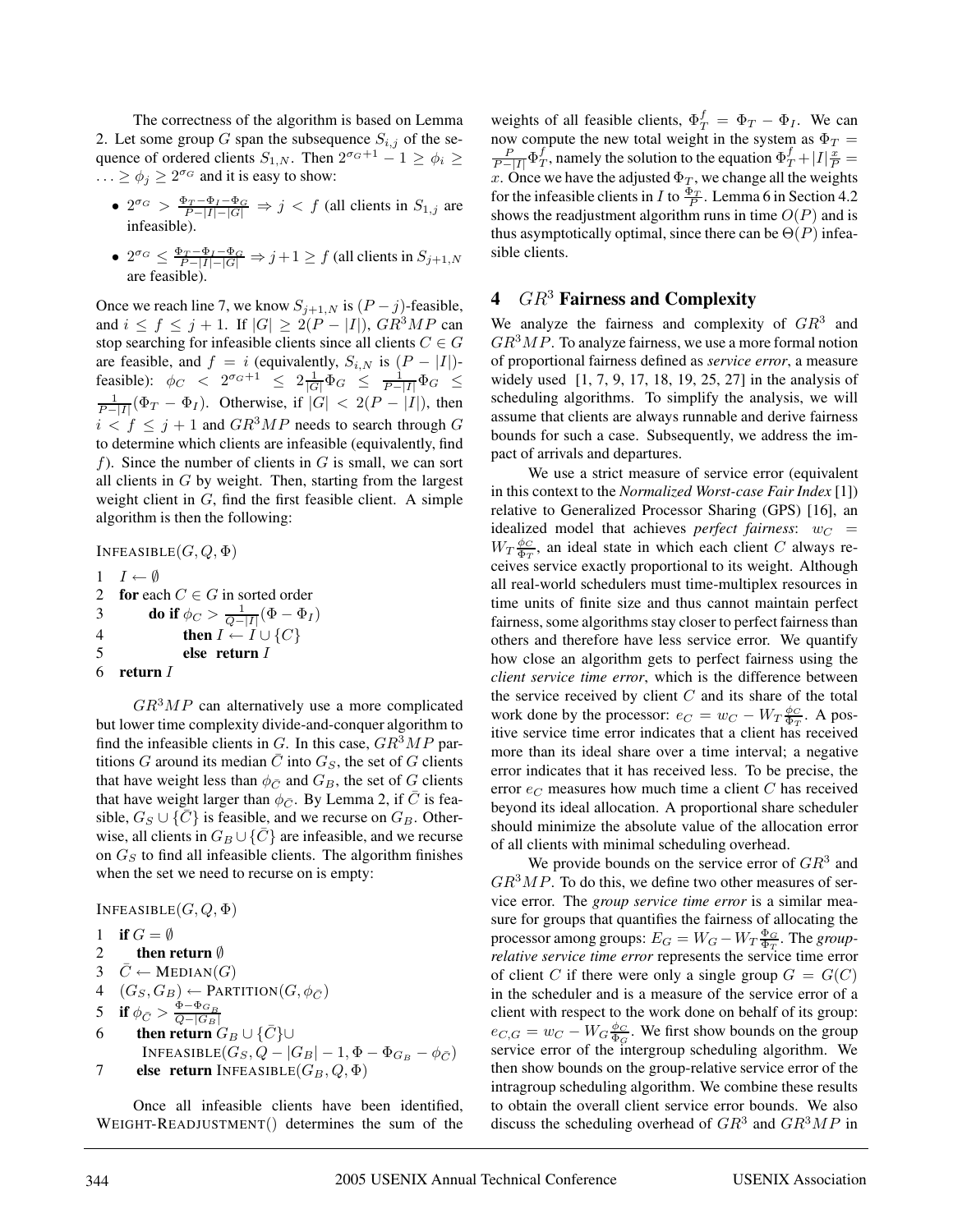terms of their time complexity. We show that both algorithms can make scheduling decisions in  $O(1)$  time with  $O(1)$  service error given a constant number of groups. Due to space constraints, most of the proofs are omitted. Further proof details are available in [5].

### **4.1 Analysis of** GR<sup>3</sup>

**Intergroup Fairness** For the case when the weight ratios of consecutive groups in the group list are integers, we get the following:

**Lemma 3.** *If*  $\frac{\Phi_j}{\Phi_{j+1}} \in \mathbb{N}$ ,  $1 \leq j < g$ , then  $-1 < E_{G_k} \leq$  $(g - k) \frac{\Phi_k}{\Phi_T}$  *for any group*  $G_k$ *.* 

*Proof sketch:* If the group currently scheduled is  $G_k$ , then the work to weight ratio of all groups  $G_j$ ,  $j < k$ , is the same. For  $j > k$ ,  $\frac{W_{j+1}}{\Phi_{j+1}} \le \frac{W_j}{\Phi_j} \le \frac{W_{j+1}+1}{\Phi_{j+1}} - \frac{1}{\Phi_j}$  as a consequence of the well-ordering condition (2). After some rearrangements, we can sum over all j and bound  $W_k$ , and thus  $E_{G_k}$  above and below. The additive  $\frac{1}{\Phi_j}$  will cause the  $g - 1$  upper bound.

In the general case, we get similar, but slightly weaker bounds.

**Lemma 4.** *For any group*  $G_k$ ,  $-\frac{(g-k)(g-k-1)}{2}\frac{\Phi_k}{\Phi_T} - 1$  <  $E_{G_k} < g - 1$ .

The proof for this case (omitted) follows reasoning similar to that of the previous lemma, but with several additional complications.

It is clear that the lower bound is minimized when setting  $k = 1$ . Thus, we have

**Corollary 1.**  $-\frac{(g-1)(g-2)}{2} \frac{\Phi_G}{\Phi_T} - 1 < E_G < g - 1$  *for any group* G*.*

**Intragroup Fairness** Within a group, all weights are within a factor of two and the group-relative error is bound by a small constant. The only slightly subtle point is to deal with fractional rounds.

**Lemma 5.**  $-3 < e_{C,G} < 4$  *for any client*  $C \in G$ *.* 

**Overall Fairness of**  $GR^3$  Based on the identity  $e_C$  =  $e_{C,G} + \frac{\phi_C}{\Phi_G} E_G$  which holds for any group G and any client  $C \in G$ , we can combine the inter- and intragroup analyses to bound the overall fairness of  $GR<sup>3</sup>$ .

**Theorem 1.**  $-\frac{(g-1)(g-2)}{2} \frac{\phi_C}{\Phi_T} - 4 < e_C < g + 3$  *for any client* C*.*

*The negative error of*  $GR^3$  *is thus bounded by*  $O(g^2)$  *and the positive error by*  $O(q)$ *. Recall, q, the number of groups, does not depend on the number of clients in the system.*

**Dynamic Fairness of**  $GR^3$  We can consider a client arrival or removal as an operation where a group is first removed from the group list and added in a different place with a different weight. We argue that fairness is preserved by these operations: when group  $G_k$  is removed, then  $G_{k-1}$ ,  $G_k$ , and  $G_{k+1}$  were well-ordered as defined in (2), so after the removal,  $G_{k-1}$  and  $G_{k+1}$ , now neighbors, will be well-ordered by transitivity. When a group, call it  $G_{i+(1/2)}$ , is inserted between  $G_i$  and  $G_{i+1}$ , it can be proven that the work readjustment formula in Section 2.3 ensures  $G_{i+(1/2)}$  and  $G_{i+1}$  are well-ordered. In the case of  $G_i$  and  $G_{i+(1/2)}$ , we can show that we can achieve wellordering by running  $G_{i+(1/2)}$  at most one extra time. Thus, modulo this readjustment, the intragroup algorithm's fairness bounds are preserved. An important property of our algorithm that follows is that the pairwise ratios of work of clients *not* part of the readjusted group will be unaffected. Since the intragroup algorithm has constant fairness bounds, the disruption for the work received by clients inside the adjusted group is only  $O(1)$ .

**Time Complexity**  $GR^3$  manages to bound its service error by  $O(q^2)$  while maintaining a strict  $O(1)$  scheduling overhead. The intergroup scheduler either selects the next group in the list, or reverts to the first one, which takes constant time. The intragroup scheduler is even simpler, as it just picks the next client to run from the unordered round robin list of the group. Adding and removing a client is worst-case  $O(q)$  when a group needs to be relocated in the ordered list of groups. This could of course be done in  $O(\log g)$  time (using binary search, for example), but the small value of  $q$  in practice does not justify a more complicated algorithm.

The *space complexity* of  $GR^3$  is  $O(q) + O(N) =$  $O(N)$ . The only additional data structure beyond the unordered lists of clients is an ordered list of length q to organize the groups.

#### **4.2 Analysis of** GR3MP

**Overall Fairness of**  $GR^3MP$  Given feasible client weights after weight readjustment, the service error for  $GR<sup>3</sup>MP$  is bounded below by the  $GR<sup>3</sup>$  error, and above by a bound which improves with more processors.

**Theorem 2.** 
$$
-\frac{(g-1)(g-2)}{2} \frac{\phi_C}{\Phi_T} - 4 < e_C < 2g + 10 + \frac{(g-1)(g-2)}{2P}
$$
 for any client C.

**Time Complexity of**  $GR^3MP$  The frontlogs create an additional complication when analyzing the time complexity of  $GR<sup>3</sup>MP$ . When an idle processor looks for its next client, it runs the simple  $O(1)$   $GR^3$  algorithm to find a client  $C$ . If  $C$  is not running on any other processor, we are done, but otherwise we place it on the frontlog and then we must rerun the  $GR<sup>3</sup>$  algorithm until we find a client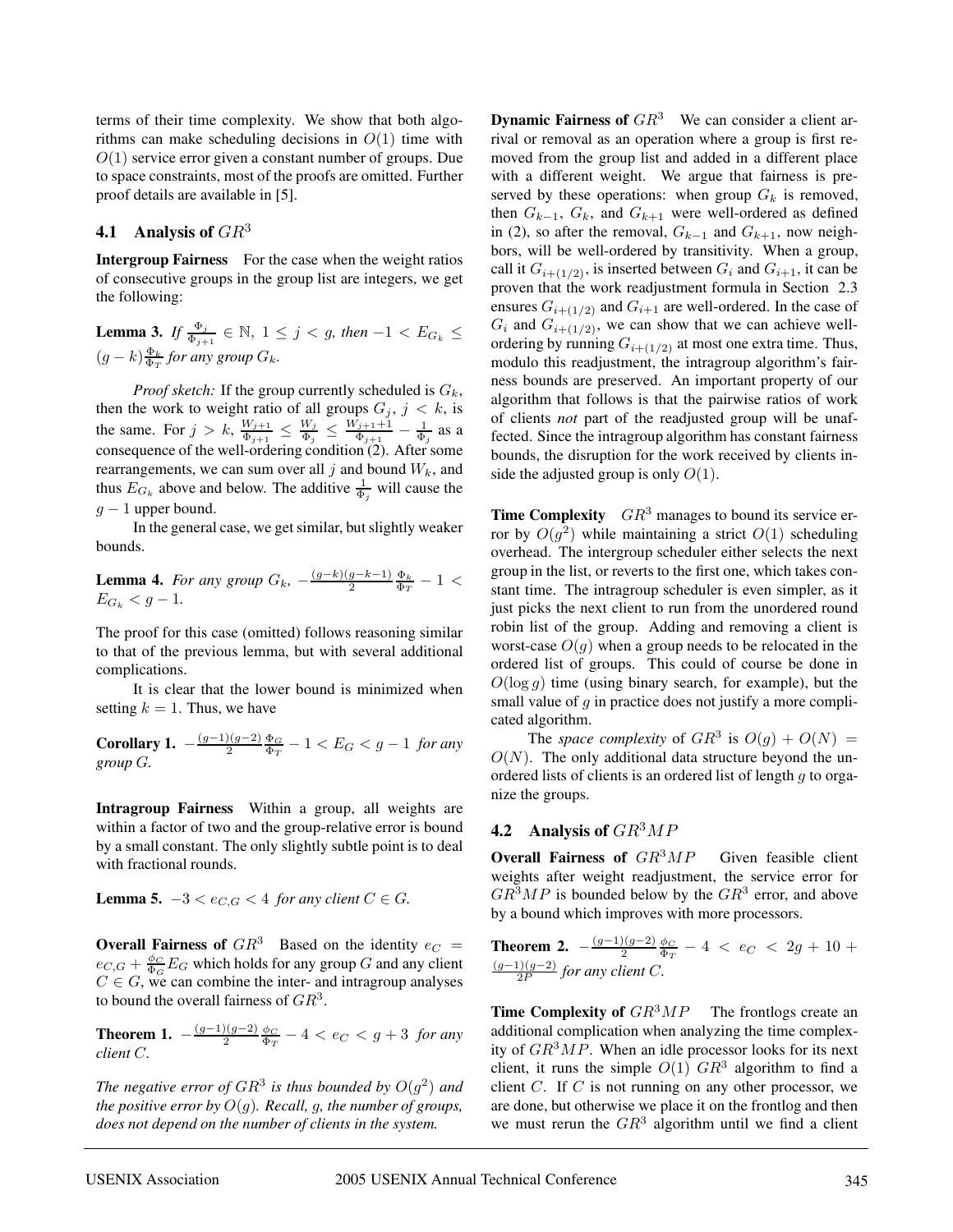that is not running on any other processor. Since for each such client, we increase its allocation on the processor it runs, the amortized time complexity remains  $O(1)$ . The upper bound on the time that any single scheduling decision takes is given by the maximum length of any scheduling sequence of  $GR<sup>3</sup>$  consisting of only some fixed subset of  $P-1$  clients.

**Theorem 3.** *The time complexity per scheduling decision in* GR<sup>3</sup>MP *is bounded above by*  $\frac{(g-k)(g-k+1)}{2} + (k + 1)$ 1)(g − k + 1)P + 1 *where*  $1 \le k \le g$ *.* 

Thus, the length of any schedule consisting of at most  $P-1$  clients is  $O(q^2P)$ . Even when a processor has frontlogs for several clients queued up on it, it will schedule in  $O(1)$  time, since it performs round-robin among the frontlogged clients. Client arrivals and departures take  $O(q)$ time because of the need to readjust group weights in the saved list of groups. Moreover, if we also need to use the weight readjustment algorithm, we incur an additional  $O(P)$  overhead on client arrivals and departures.

#### **Lemma 6.** *The complexity of the weight readjustment algorithm is* O(P)*.*

*Proof.* Restoring the original weights will worst case touch a number of groups equal to the number of previously infeasible clients, which is  $O(P)$ . Identifying the infeasible clients involves iterating over at most  $P$  groups in decreasing sequence based on group order, as described in Section 3.3. For the last group considered, we only attempt to partition it into feasible and infeasible clients of its size is less than 2P. Since partitioning of a set can be done in linear time, and we recurse on a subset half the size, this operation is  $O(P)$  as well.  $\Box$ 

For small P, the  $O(P \log(P))$  sorting approach to determine infeasible clients in the last group considered is simpler and in practice performs better than the  $O(P)$  recursive partitioning. Finally, altering the active group structure to reflect the new weights is a  $O(P + q)$  operation, as two groups may need to be re-inserted in the ordered list of groups.

## **5 Measurements and Results**

We have implemented  $GR^3$  uniprocessor and multiprocessor schedulers in the Linux operating system and measured their performance. We present some experimental data quantitatively comparing  $GR^3$  performance against other popular scheduling approaches from both industrial practice and research. We have conducted both extensive simulation studies and detailed measurements of real kernel scheduler performance on real applications.

Section 5.1 presents simulation results comparing the proportional sharing accuracy of  $GR^3$  and  $GR^3MP$ against WRR, WFQ [18], SFQ [13], VTRR [17], and

SRR [9]. The simulator enabled us to isolate the impact of the scheduling algorithms themselves and examine the scheduling behavior of these different algorithms across hundreds of thousands of different combinations of clients with different weight values.

Section 5.2 presents detailed measurements of real kernel scheduler performance by comparing our prototype  $GR<sup>3</sup>$  Linux implementation against the standard Linux scheduler, a WFQ scheduler, and a VTRR scheduler. The experiments we have done quantify the scheduling overhead and proportional share allocation accuracy of these schedulers in a real operating system environment under a number of different workloads.

All our kernel scheduler measurements were performed on an IBM Netfinity 4500 system with one or two 933 MHz Intel Pentium III CPUs, 512 MB RAM, and 9 GB hard drive. The system was installed with the Debian GNU/Linux distribution version 3.0 and all schedulers were implemented using Linux kernel version 2.4.19. The measurements were done by using a minimally intrusive tracing facility that writes timestamped event identifiers into a memory log and takes advantage of the high-resolution clock cycle counter available with the Intel CPU, providing measurement resolution at the granularity of a few nanoseconds. Getting a timestamp simply involved reading the hardware cycle counter register. We measured the timestamp overhead to be roughly 35 ns per event.

The kernel scheduler measurements were performed on a fully functional system. All experiments were performed with all system functions running and the system connected to the network. At the same time, an effort was made to eliminate variations in the test environment to make the experiments repeatable.

#### **5.1 Simulation Studies**

We built a scheduling simulator that measures the service time error, described in Section 4, of a scheduler on a set of clients. The simulator takes four inputs, the scheduling algorithm, the number of clients  $N$ , the total sum of weights  $\Phi_T$ , and the number of client-weight combinations. The simulator randomly assigns weights to clients and scales the weights to ensure that they add up to  $\Phi_T$ . It then schedules the clients using the specified algorithm as a real scheduler would, assuming no client blocks, and tracks the resulting service time error. The simulator runs the scheduler until the resulting schedule repeats, then computes the maximum (most positive) and minimum (most negative) service time error across the nonrepeating portion of the schedule for the given set of clients and weight assignments. This process is repeated for the specified number of client-weight combinations. We then compute the maximum service time error and minimum service time error for the specified number of client-weight combinations to obtain a "worst-case" error range.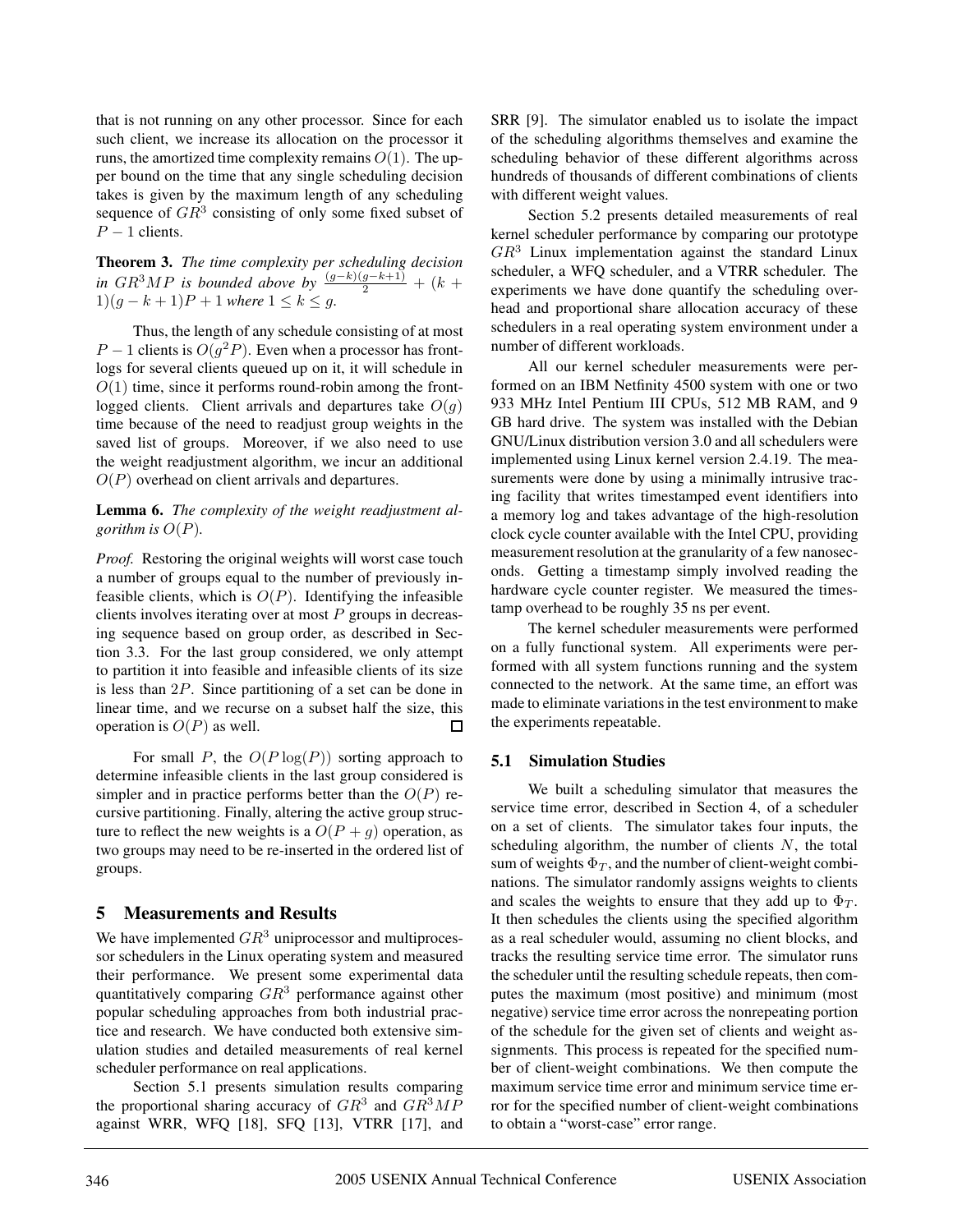

To measure proportional fairness accuracy, we ran simulations for each scheduling algorithm on 45 different combinations of N and  $\Phi_T$  (32 up to 8192 clients and 16384 up to 262144 total weight, respectively). Since the proportional sharing accuracy of a scheduler is often most clearly illustrated with skewed weight distributions, one of the clients was given a weight equal to 10 percent of  $\Phi_T$ . All of the other clients were then randomly assigned weights to sum to the remaining 90 percent of  $\Phi_T$ . For each pair  $(N, \Phi_T)$ , we ran 2500 client-weight combinations and determined the resulting worst-case error range.

The worst-case service time error ranges for WRR, WFQ, SFQ, VTRR, SRR, and  $GR<sup>3</sup>$  with these skewed weight distributions are in Figures 4 to 9. Due to space constraints,  $WF^2Q$  error is not shown since the results simply verify its known mathematical error bounds of −1 and 1 tu. Each figure consists of a graph of the error range for the respective scheduling algorithm. Each graph shows two surfaces representing the maximum and minimum service time error as a function of N and  $\Phi_T$  for the same range of values of N and  $\Phi_T$ . Figure 4 shows WRR's service time error is between  $-12067$  tu and 23593 tu. Figure 5 shows WFQ's service time error is between −1 tu and 819 tu, which is much less than WRR. Figure 6 shows SFQ's service time error is between −819 tu and 1 tu, which is almost a mirror image of WFQ. Figure 7 shows VTRR's service error is between −2129 tu and 10079 tu. Figure 8 shows SRR's service error is between −369 tu and 369 tu.

In comparison, Figure 9 shows the service time error for  $GR^3$  only ranges from  $-2.5$  to 3.0 tu.  $GR^3$  has a smaller error range than all of the other schedulers measured except  $WF^2Q$ .  $GR^3$  has both a smaller negative and smaller positive service time error than WRR, VTRR, and SRR. While  $GR<sup>3</sup>$  has a much smaller positive service error than WFQ, WFQ does have a smaller negative service

time error since it is bounded below at  $-1$ . Similarly,  $GR^3$ has a much smaller negative service error than SFQ, though SFQ's positive error is less since it is bounded above at 1. Considering the total service error range of each scheduler,  $GR<sup>3</sup>$  provides well over two orders of magnitude better proportional sharing accuracy than WRR, WFQ, SFQ, VTRR, and SRR. Unlike the other schedulers, these results show that  $GR<sup>3</sup>$  combines the benefits of low service time errors with its ability to schedule in  $O(1)$  time.

Note that as the weight skew becomes more accentuated, the service error can grow dramatically. Thus, increasing the skew from 10 to 50 percent results in more than a fivefold increase in the error magnitude for SRR, WFQ, and SFQ, and also significantly worse errors for WRR and VTRR. In contrast, the error of  $GR^3$  is still bounded by small constants:  $-2.3$  and 4.6.

We also measured the service error of  $GR<sup>3</sup>MP$  using this simulator configured for an 8 processor system, where the weight distribution was the same as for the uniprocessor simulations above. Note that the client given 0.1 of the total weight was feasible, since  $0.1 < \frac{1}{8} = 0.125$ . Figure 10 shows  $GR^3MP$ 's service error is between  $-2.5$  tu and 2.8 tu, slightly better than for the uniprocessor case, a benefit of being able to run multiple clients in parallel. Figure 11 shows the maximum number of scheduling decisions that an idle processor needs to perform until it finds a client that is not running. This did not exceed seven, indicating that the number of decisions needed in practice is well below the worst-case bounds shown in Theorem 3.

#### **5.2 Linux Kernel Measurements**

To evaluate the scheduling overhead of  $GR<sup>3</sup>$ , we compare it against the standard Linux 2.4 scheduler, a WFQ scheduler, and a VTRR scheduler. Since  $WF^2Q$  has the-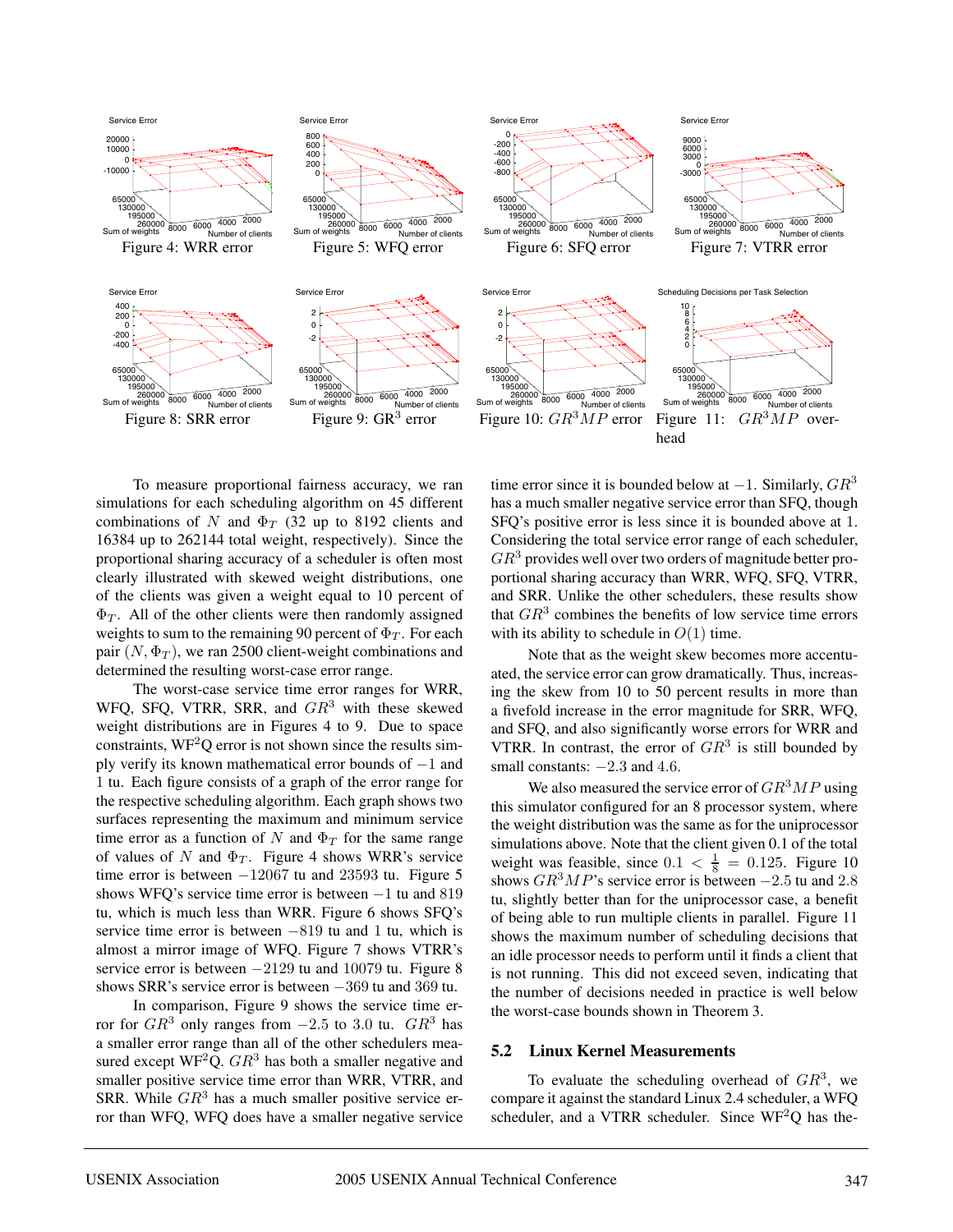

Figure 12: Average scheduling overhead

oretically the same time complexity as WFQ (but with larger constants, because of the complexity of its steps), we present WFQ as a lower bound for the overhead of  $WF^2Q$ . We present results from several experiments that quantify how scheduling overhead varies as the number of clients increases. For the first experiment, we measure scheduling overhead for running a set of clients, each of which executed a simple micro-benchmark which performed a few operations in a while loop. A control program was used to fork a specified number of clients. Once all clients were runnable, we measured the execution time of each scheduling operation that occurred during a fixed time duration of 30 seconds. The measurements required two timestamps for each scheduling decision, so measurement error of 70 ns are possible due to measurement overhead. We performed these experiments on the standard Linux scheduler, WFQ, VTRR, and  $GR^3$  for 1 to 400 clients.

Figure 12 shows the average execution time required by each scheduler to select a client to execute. Results for  $GR<sup>3</sup>$ , VTRR, WFQ, and Linux were obtained on uniprocessor system, and results for  $GR^3MP$  and LinuxMP were obtained running on a dual-processor system. Dual-processor results for WFQ and VTRR are not shown since MP-ready implementations of them were not available.

For this experiment, the particular implementation details of the WFQ scheduler affect the overhead, so we include results from two different implementations of WFQ. In the first, labeled "WFQ  $[O(N)]$ ", the run queue is implemented as a simple linked list which must be searched on every scheduling decision. The second, labeled "WFQ  $[O(\log N)]$ ", uses a heap-based priority queue with  $O(\log N)$  insertion time. To maintain the heap-based priority queue, we used a fixed-length array. If the number of clients ever exceeds the length of the array, a costly array reallocation must be performed. Our initial array size was large enough to contain more than 400 clients, so this additional cost is not reflected in our measurements.

As shown in Figure 12, the increase in scheduling overhead as the number of clients increases varies a great deal between different schedulers.  $GR<sup>3</sup>$  has the smallest scheduling overhead. It requires roughly 300 ns to select a client to execute and the scheduling overhead is essentially constant for all numbers of clients. While VTRR scheduling overhead is also constant,  $GR<sup>3</sup>$  has less overhead because its computations are simpler to perform than the virtual time calculations required by VTRR. In contrast, the overhead for Linux and for  $O(N)$  WFQ scheduling grows linearly with the number of clients. Both of these schedulers impose more than 200 times more overhead than  $GR<sup>3</sup>$ when scheduling a mix of 400 clients.  $O(\log N)$  WFQ has much smaller overhead than Linux or  $O(N)$  WFQ, but it still imposes significantly more overhead than  $GR^3$ , with 8 times more overhead than  $GR^3$  when scheduling a mix of 400 clients. Figure 12 also shows that  $GR<sup>3</sup>MP$  provides the same  $O(1)$  scheduling overhead on a multiprocessor, although the absolute time to schedule is somewhat higher due to additional costs associated with scheduling in multiprocessor systems. The results show that  $GR<sup>3</sup>MP$  provides substantially lower overhead than the standard Linux scheduler, which suffers from complexity that grows linearly with the number of clients. Because of the importance of constant scheduling overhead in server systems, Linux has switched to Ingo Molnar's  $O(1)$  scheduler in the Linux 2.6 kernel. As a comparison, we also repeated this microbenchmark experiment with that scheduler and found that  $GR^3$  still runs over 30 percent faster.

As another experiment, we measured the scheduling overhead of the various schedulers for hackbench [21], a Linux benchmark used for measuring scheduler performance with large numbers of processes entering and leaving the run queue at all times. It creates groups of readers and writers, each group having 20 reader tasks and 20 writer tasks, and each writer writes 100 small messages to each of the other 20 readers. This is a total of 2000 messages sent per writer, per group, or 40000 messages per group. We ran a modified version of hackbench to give each reader and each writer a random weight between 1 and 40. We performed these tests on the same set of schedulers for 1 group up to 100 groups. Using 100 groups results in up to 8000 processes running. Because hackbench frequently inserts and removes clients from the run queue, the cost of client insertion and removal is a more significant factor for this benchmark. The results show that the simple dynamic group adjustments described in Section 2.3 have low overhead, since  $O(g)$  can be considered constant in practice.

Figure 13 shows the average scheduling overhead for each scheduler. The average overhead is the sum of the times spent on all scheduling events, selecting clients to run and inserting and removing clients from the run queue, divided by the number of times the scheduler selected a client to run. The overhead in Figure 13 is higher than the av-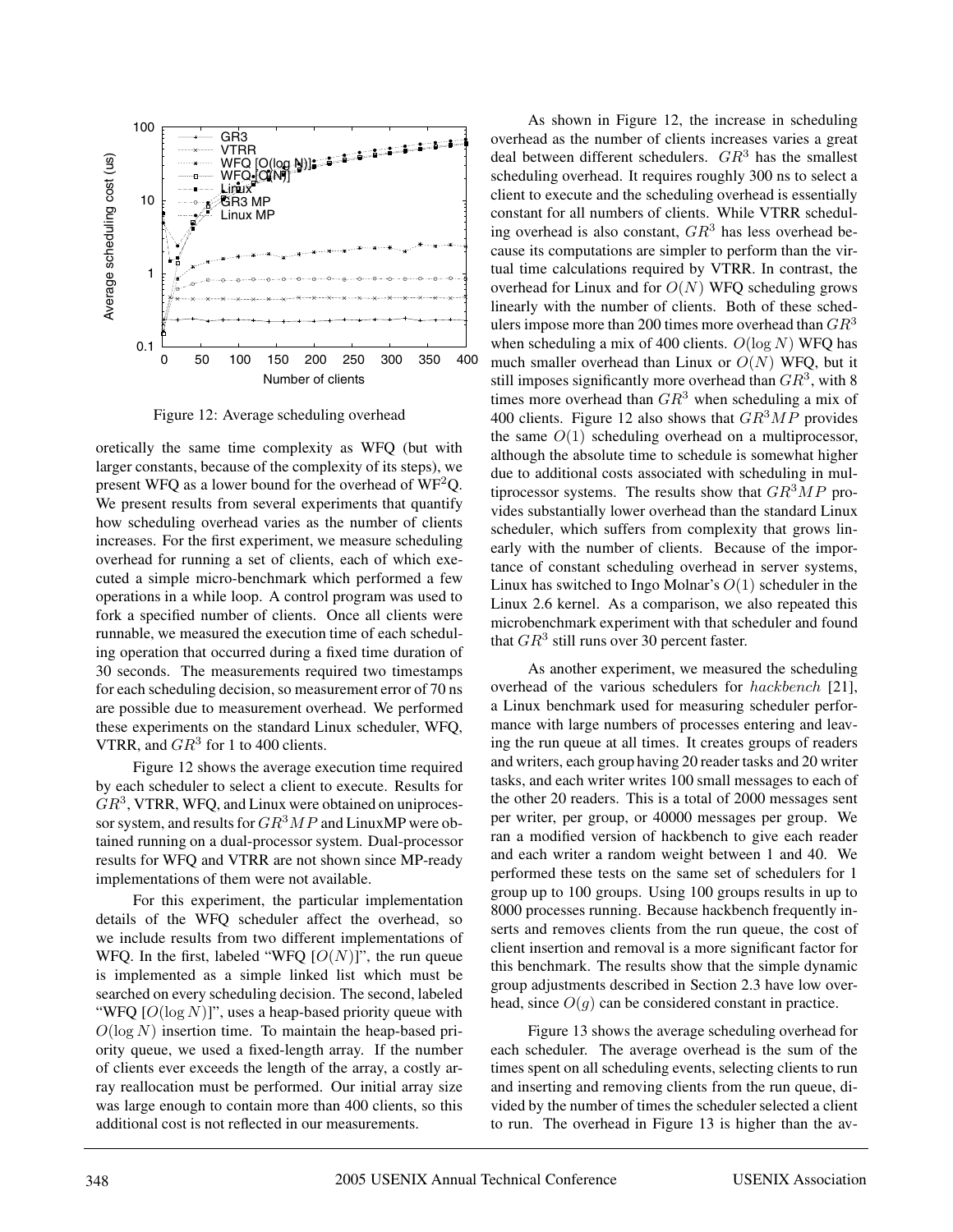

Figure 13: Hackbench weighted scheduling overhead

erage cost per schedule in Figure 12 for all the schedulers measured since Figure 13 includes a significant component of time due to client insertion and removal from the run queue.  $GR^3$  still has by far the smallest scheduling overhead among all the schedulers measured. The overhead for  $GR^3$  remains constant while the overhead for  $O(\log N)$ WFQ,  $O(N)$  WFQ, VTRR, and Linux grows with the number of clients. Client insertion, removal, and selection to run in  $GR<sup>3</sup>$  are independent of the number of clients. The cost for  $GR^3$  is 3 times higher than before, with client selection to run, insertion, and removal each taking approximately 300 to 400 ns. For VTRR, although selecting a client to run is also independent of the number of clients, insertion overhead grows with the number of clients, resulting in much higher VTRR overhead for this benchmark.

To demonstrate  $GR<sup>3</sup>$ 's efficient proportional sharing of resources on real applications, we briefly describe three simple experiments running web server workloads using the same set of schedulers:  $GR^3$  and  $GR^3MP$ , Linux 2.4 uniprocessor and multiprocessor schedulers, WFQ, and VTRR. The web server workload emulates a number of virtual web servers running on a single system. Each virtual server runs the guitar music search engine used at guitarnotes.com, a popular musician resource web site with over 800,000 monthly users. The search engine is a perl script executed from an Apache mod-perl module that searches for guitar music by title or author and returns a list of results. The web server workload configured each server to pre-fork 100 processes, each running consecutive searches simultaneously.

We ran multiple virtual servers with each one having different weights for its processes. In the first experiment, we used six virtual servers, with one server having all its processes assigned weight 10 while all other servers had processes assigned weight 1. In the second experiment, we used five virtual servers and processes assigned to each server had respective weights of 1, 2, 3, 4, and 5. In the

third experiment, we ran five virtual servers which assigned a random weight between 1 and 10 to each process. For the Linux scheduler, weights were assigned by selecting nice values appropriately. Figures 14 to 19 present the results from the first experiment with one server with weight 10 processes and all other servers with weight 1 processes. The total load on the system for this experiment consisted of 600 processes running simultaneously. For illustration purposes, only one process from each server is shown in the figures. Conclusions drawn from the other experiments are the same; those results are omitted due to space constraints.

 $GR<sup>3</sup>$  and  $GR<sup>3</sup>MP$  provided the best overall proportional fairness for these experiments while Linux provided the worst overall proportional fairness. Figures 14 to 17 show the amount of processor time allocated to each client over time for the Linux scheduler, WFQ, VTRR, and  $GR<sup>3</sup>$ . All of the schedulers except  $GR^3$  and  $GR^3MP$  have a pronounced "staircase" effect for the search engine process with weight 10, indicating that CPU resources are provided in irregular bursts over a short time interval. For the applications which need to provide interactive responsiveness to web users, this can result in extra delays in system response time. It can be inferred from the smoother curves of Figure 17 that  $GR^3$  and  $GR^3MP$  provide fair resource allocation at a finer granularity than the other schedulers.

#### **6 Related Work**

Round robin is one of the oldest, simplest and most widely used proportional share scheduling algorithms. Weighted round-robin (WRR) supports non-uniform client weights by running all clients with the same frequency but adjusting the size of their time quanta in proportion to their respective weights. Deficit round-robin (DRR) [22] was developed to support non-uniform service allocations in packet scheduling. These algorithms have low  $O(1)$  complexity but poor short-term fairness, with service errors that can be on the order of the largest client weight in the system.  $GR<sup>3</sup>$  uses a novel variant of DRR for intragroup scheduling with  $O(1)$ complexity, but also provides  $O(1)$  service error by using its grouping mechanism to limit the effective range of client weights considered by the intragroup scheduler.

Fair-share schedulers [12, 14, 15] provide proportional sharing among users in a way compatible with a UNIX-style time-sharing framework based on multi-level feedback with a set of priority queues. These schedulers typically had low  $O(1)$  complexity, but were often ad-hoc and could not provide any proportional fairness guarantees. Empirical measurements show that these approaches only provide reasonable proportional fairness over relatively large time intervals [12].

Lottery scheduling [26] gives each client a number of tickets proportional to its weight, then randomly selects a ticket. Lottery scheduling takes  $O(\log N)$  time and relies on the law of large numbers for providing proportional fair-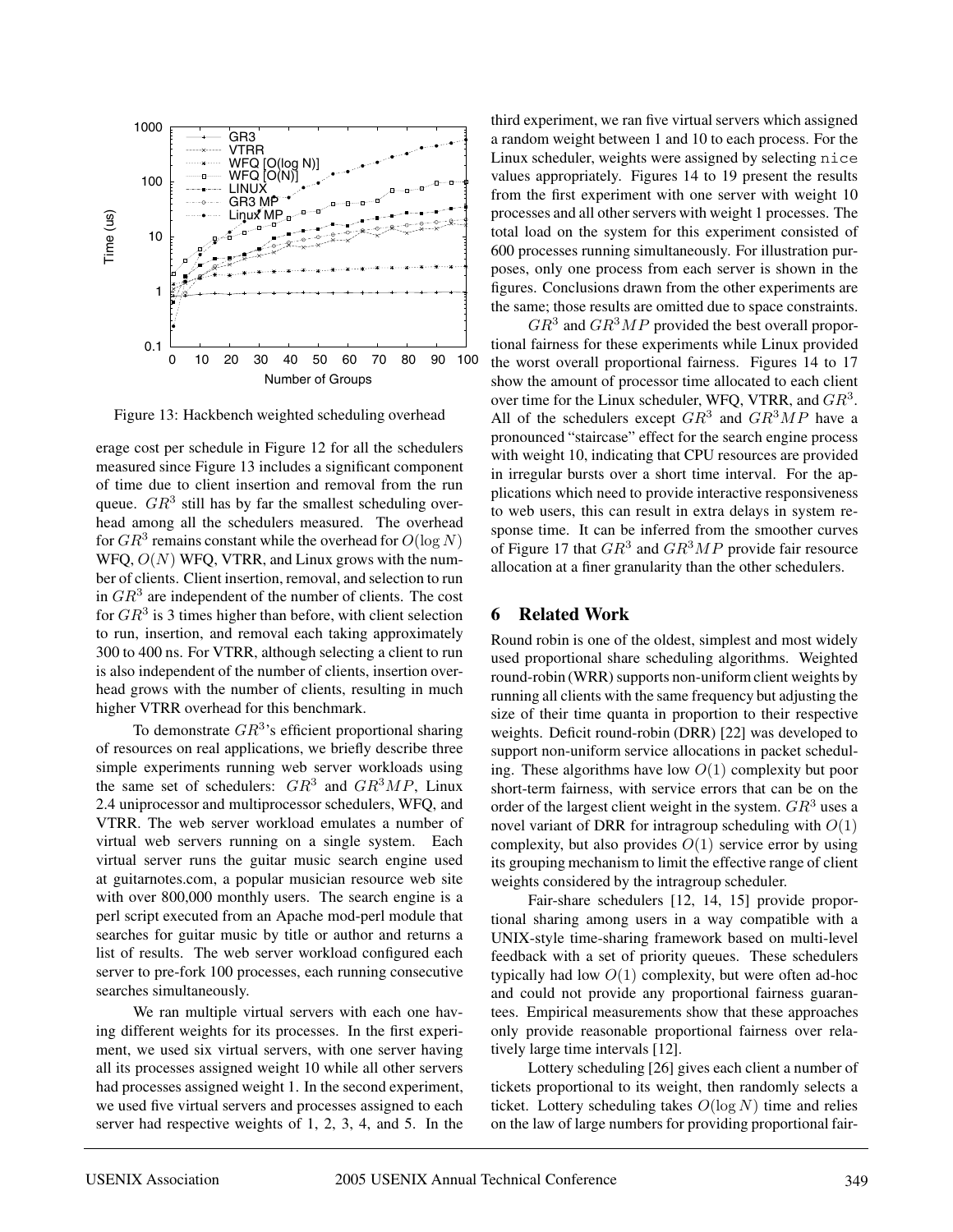

ness. Thus, its allocation errors can be very large, typically much worse than WRR for clients with smaller weights.

Weighted Fair Queueing (WFQ) [11, 18], was first developed for network packet scheduling, and later applied to uniprocessor scheduling [26]. It assigns each client a virtual time and schedules the client with the earliest virtual time. Other fair queueing variants such as Virtual-clock [28], SFQ [13], SPFQ [24], and Time-shift FQ [10] have also been proposed. These approaches all have  $O(\log N)$  time complexity, where  $N$  is the number of clients, because the clients must be ordered by virtual time. It has been shown that WFQ guarantees that the service time error for any client never falls below −1 [18]. However, WFQ can allow a client to get far ahead of its ideal allocation and accumulate a large positive service time error of  $O(N)$ , especially with skewed weight distributions.

Several fair queueing approaches have been proposed for reducing this  $O(N)$  service time error. A hierarchical scheduling approach [26] reduces service time error to  $O(\log N)$ . Worst-Case Weighted Fair Queueing  $(WF<sup>2</sup>Q)$  [1] introduced eligible virtual times and can guarantee both a lower and upper bound on error of −1 and  $+1$ , respectively for network packet scheduling. It has also been applied to uniprocessor scheduling as Eligible Virtual Deadline First (EEVDF) [25]. These algorithms provide stronger proportional fairness guarantees than other approaches, but are more difficult to implement and still require at least  $O(\log N)$  time.

Motivated by the need for faster schedulers with good fairness guarantees, one of the authors developed Virtual-Time Round-Robin (VTRR) [17]. VTRR first introduced the simple idea of going round-robin through clients but

skipping some of them at different frequencies without having to reorder clients on each schedule. This is done by combining round-robin scheduling with a virtual time mechanism.  $GR<sup>3</sup>$ 's intergroup scheduler builds on VTRR but uses weight ratios instead of virtual times to provide better fairness. Smoothed Round Robin (SRR) [9] uses a different mechanism for skipping clients using a Weight Matrix and Weight Spread Sequence (WSS) to run clients by simulating a binary counter. VTRR and SRR provide proportional sharing with  $O(1)$  time complexity for selecting a client to run, though inserting and removing clients from the run queue incur higher overhead:  $O(\log N)$  for VTRR and  $O(k)$  for SRR, where  $k = \log \phi_{\text{max}}$  and  $\phi_{\text{max}}$  is the maximum client weight allowed. However, unlike  $GR<sup>3</sup>$ , both algorithms can suffer from large service time errors especially for skewed weight distributions. For example, we can show that the service error of SRR is worst-case  $O(kN)$ .

Grouping clients to reduce scheduling complexity has been used by [20], [8] and [23]. These fair queueing approaches group clients into buckets based on client virtual timestamps. With the exception of [23], which uses exponential grouping, the fairness of these virtual time bin sorting schemes depends on the granularity of the buckets and is adversely affected by skewed client weight distributions. On the other hand,  $GR<sup>3</sup>$  groups based on client weights, which are relatively static, and uses groups as schedulable entities in a two-level scheduling hierarchy.

The grouping strategy used in  $GR<sup>3</sup>$  was first introduced by two of the authors for uniprocessor scheduling [6] and generalized by three of the authors to network packet scheduling [4]. A similar grouping strategy was independently developed in Stratified Round Robin (StRR) [19] for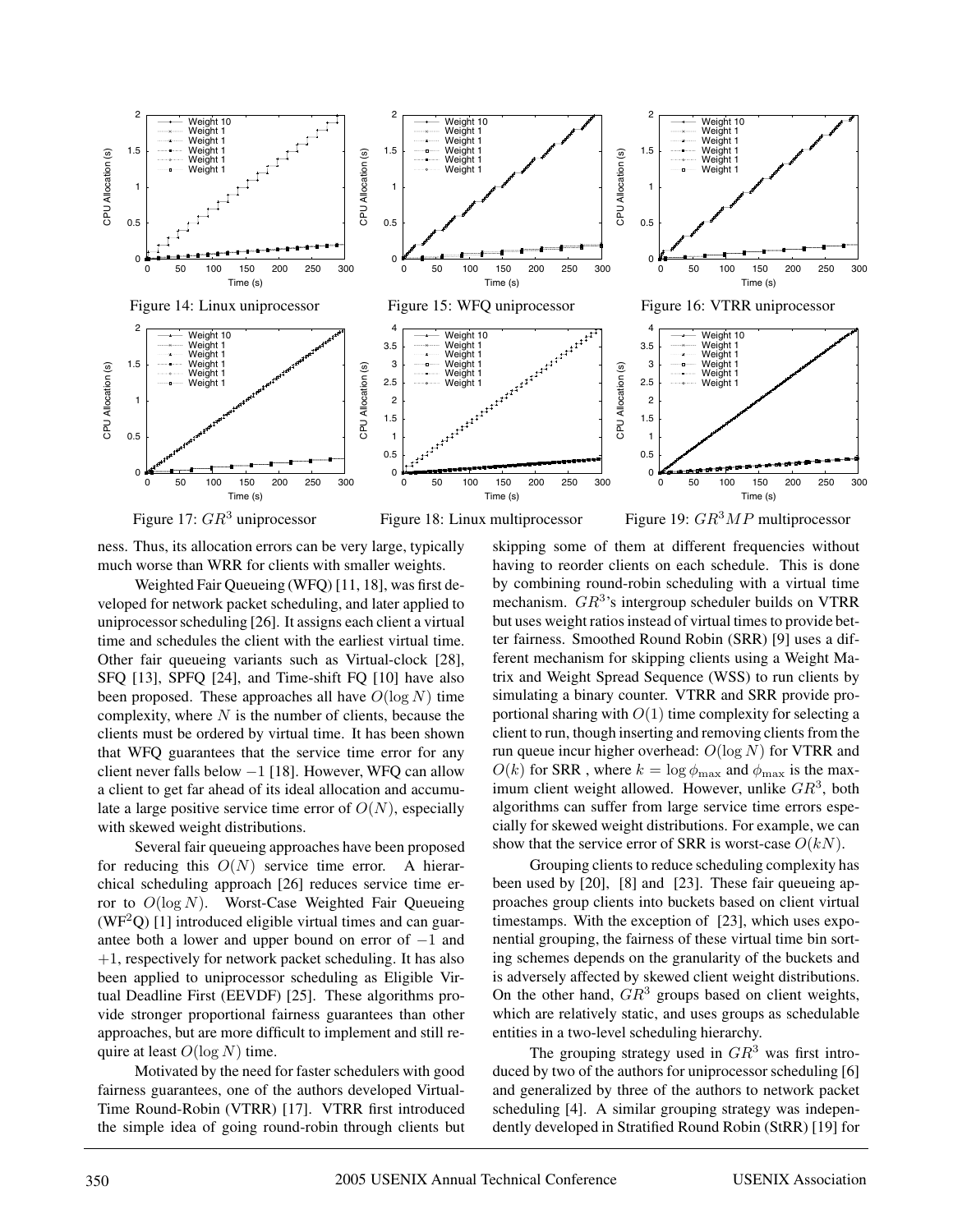network packet scheduling. StRR distributes all clients with weights between  $2^{-k}$  and  $2^{-(k-1)}$  into class  $F_k$  (F here not to be confused with our frontlog). StRR splits time into scheduling slots and then makes sure to assign all the clients in class  $F_k$  one slot every scheduling interval, using a credit and deficit scheme within a class. This is also similar to  $GR<sup>3</sup>$ , with the key difference that a client can run for up to two consecutive time units, while in  $GR<sup>3</sup>$ , a client is allowed to run only once every time its group is selected regardless of its deficit.

StRR has weaker fairness guarantees and higher scheduling complexity than  $GR<sup>3</sup>$ . StRR assigns each client weight as a fraction of the total processing capacity of the system. This results in weaker fairness guarantees when the sum of these fractions is not close to the limit of 1. For example, if we have  $N = 2<sup>k</sup> + 1$  clients, one of weight 0.5 and the rest of weight  $2^{-(k+2)}$  (total weight = 0.75), StRR will run the clients in such a way that after  $2^{k+1}$  slots, the error of the large client is  $\frac{-N}{3}$ , such that this client will then run uniterruptedly for  $N$  tu to regain its due service. Client weights could be scaled to reduce this error, but with additional  $O(N)$  complexity. StRR requires  $O(g)$  worst-case time to determine the next class that should be selected, where  $g$  is the number of groups. Hardware support can hide this complexity assuming a small, predefined maximum number of groups [19], but running an StRR processor scheduler in software still requires  $O(g)$  complexity.

 $GR<sup>3</sup>$  also differs from StRR and other deficit roundrobin variants in its distribution of deficit. In DRR, SRR, and StRR, the variation in the deficit of all the clients affects the fairness in the system. To illustrate this, consider  $N + 1$  clients, all having the same weight except the first one, whose weight is  $N$  times larger. If the deficit of all the clients except the first one is close to 1, the error of the first client will be about  $\frac{N}{2} = O(N)$ . Therefore, the deficit mechanism as employed in round-robin schemes doesn't allow for better than  $O(N)$  error. In contrast,  $GR^3$  ensures that a group consumes all the work assigned to it, so that the deficit is a tool used only in distributing work within a certain group, and not within the system. Thus, groups effectively isolate the impact of unfortunate distributions of deficit in the scheduler. This allows for the error bounds in  $GR<sup>3</sup>$  to depend only on the number of groups instead of the much larger number of clients.

A rigorous analysis on network packet scheduling [27] suggests that  $O(N)$  delay bounds are unavoidable with packet scheduling algorithms of less than  $O(\log N)$  time complexity.  $GR^{3}$ 's  $O(q^{2})$  error bound and  $O(1)$  time complexity are consistent with this analysis, since delay and service error are not equivalent concepts. Thus, if adapted to packet scheduling,  $GR^3$  would worst-case incur  $O(N)$  delay while preserving an  $O(q^2)$  service error.

Previous work in proportional share scheduling has focused on scheduling a single resource and little work has

been done in proportional share multiprocessor scheduling. WRR and fair-share multiprocessor schedulers have been developed, but have the fairness problems inherent in those approaches. The only multiprocessor fair queueing algorithm that has been proposed is Surplus Fair Scheduling (SFS) [7]. SFS also adapts a uniprocessor algorithm, SFQ, to multiple processors using a centralized run queue. No theoretical fairness bounds are provided. If a selected client is already running on another processor, it is removed from the run queue. This operation may introduce unfairness if used in low overhead, round-robin variant algorithms. In contrast,  $GR^3MP$  provides strong fairness bounds with lower scheduling overhead.

SFS introduced the notion of *feasible* clients along with a  $O(P)$ -time weight readjustment algorithm, which requires however that the clients be sorted by their original weight. By using its grouping strategy,  $GR^{3}MP$  performs the same weight readjustment in  $O(P)$  time without the need to order clients, thus avoiding SFS's  $O(\log N)$  overhead per maintenance operation. The optimality of SFS's and our weight readjustment algorithms rests in preservation of ordering of clients by weight and of weight proportions among feasible clients, and not in minimal overall weight change, as [7] claims.

## **7 Conclusions and Future Work**

We have designed, implemented, and evaluated Group Ratio Round-Robin scheduling in the Linux operating system. We prove that  $GR^3$  is the first and only  $O(1)$  uniprocessor and multiprocessor scheduling algorithm that guarantees a service error bound of less than  $O(N)$  compared to an idealized processor sharing model, where  $N$  is the number of runnable clients. In spite of its low complexity,  $GR^3$  offers better fairness than the  $O(N)$  service error bounds of most fair queuing algorithms that need  $O(\log N)$  time for their operation.  $GR^3$  achieves these benefits due to its grouping strategy, ratio-based intergroup scheduling, and highly efficient intragroup round robin scheme with good fairness bounds.  $GR^3$  introduces a novel frontlog mechanism and and weight readjustment algorithm to schedule small-scale multiprocessor systems while preserving its good bounds on fairness and time complexity.

Our experiences with  $GR^3$  show that it is simple to implement and easy to integrate into existing commodity operating systems. We have measured the performance of  $GR<sup>3</sup>$  using both simulations and kernel measurements of real system performance using a prototype Linux implementation. Our simulation results show that  $GR^3$  can provide more than two orders of magnitude better proportional fairness behavior than other popular proportional share scheduling algorithms, including WRR, WFQ, SFQ, VTRR, and SRR. Our experimental results using our  $GR<sup>3</sup>$ Linux implementation further demonstrate that  $GR^3$  provides accurate proportional fairness behavior on real ap